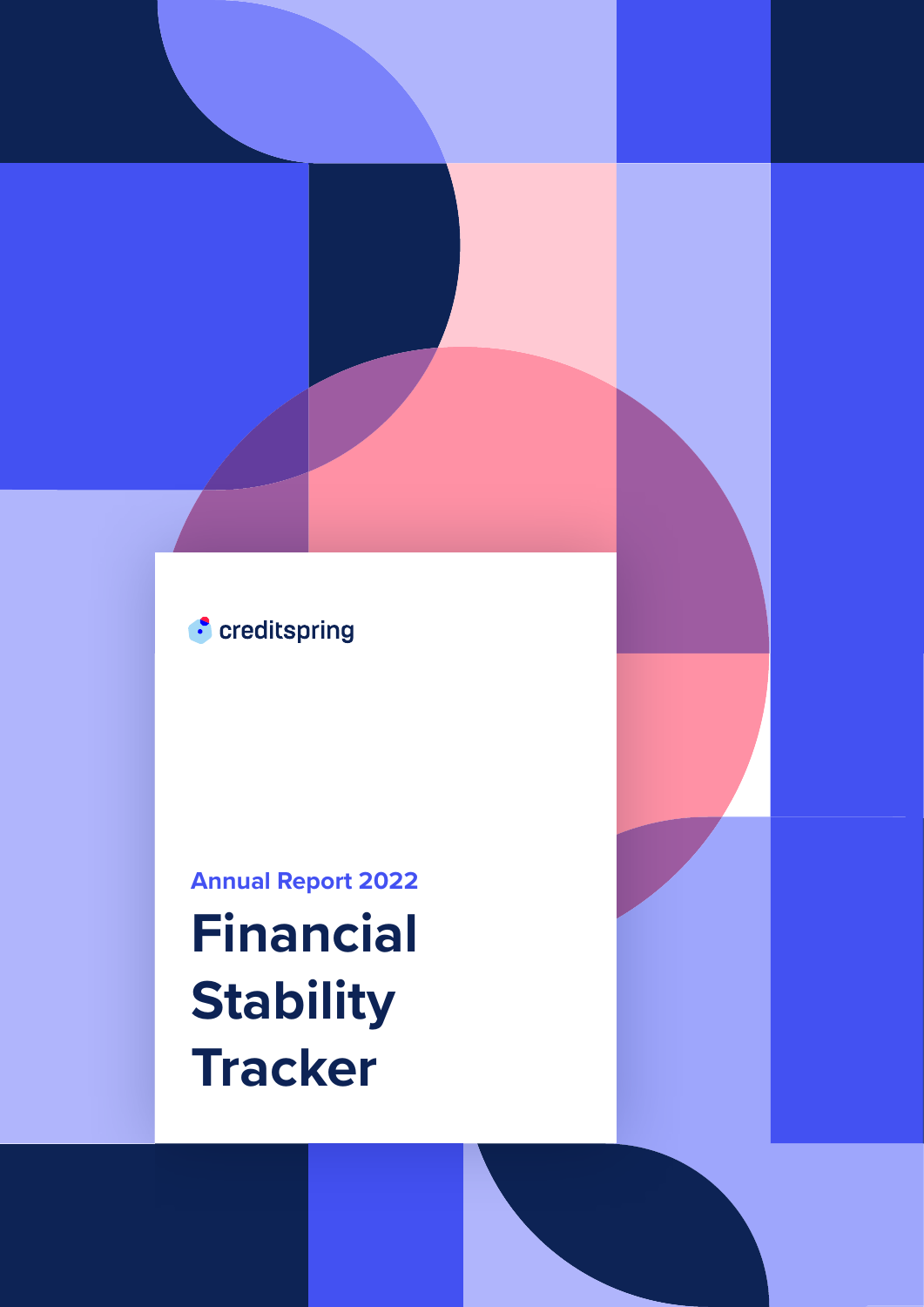## **Foreword.**

**By Peter Tutton, Head of Policy, Research and Public Affairs at StepChange Debt Charity.**

**Page 3**

**01. A bleak financial outlook shaped by the cost of living crisis. Page 8**

## **Introduction.**

**Storm clouds gather over the UK's finances. By Neil Kadagathur, Co-Founder and CEO at Creditspring.** 

**Page 4**

**02.**

**A pressing need for better financial education. Page 15**

**03. BNPL, a ticking time bomb. Page 21**



**Looking to the future of lending.**

**Page 26**

## **Conclusion.**

**The UK's fintech sector offers hope.**

**Page 31**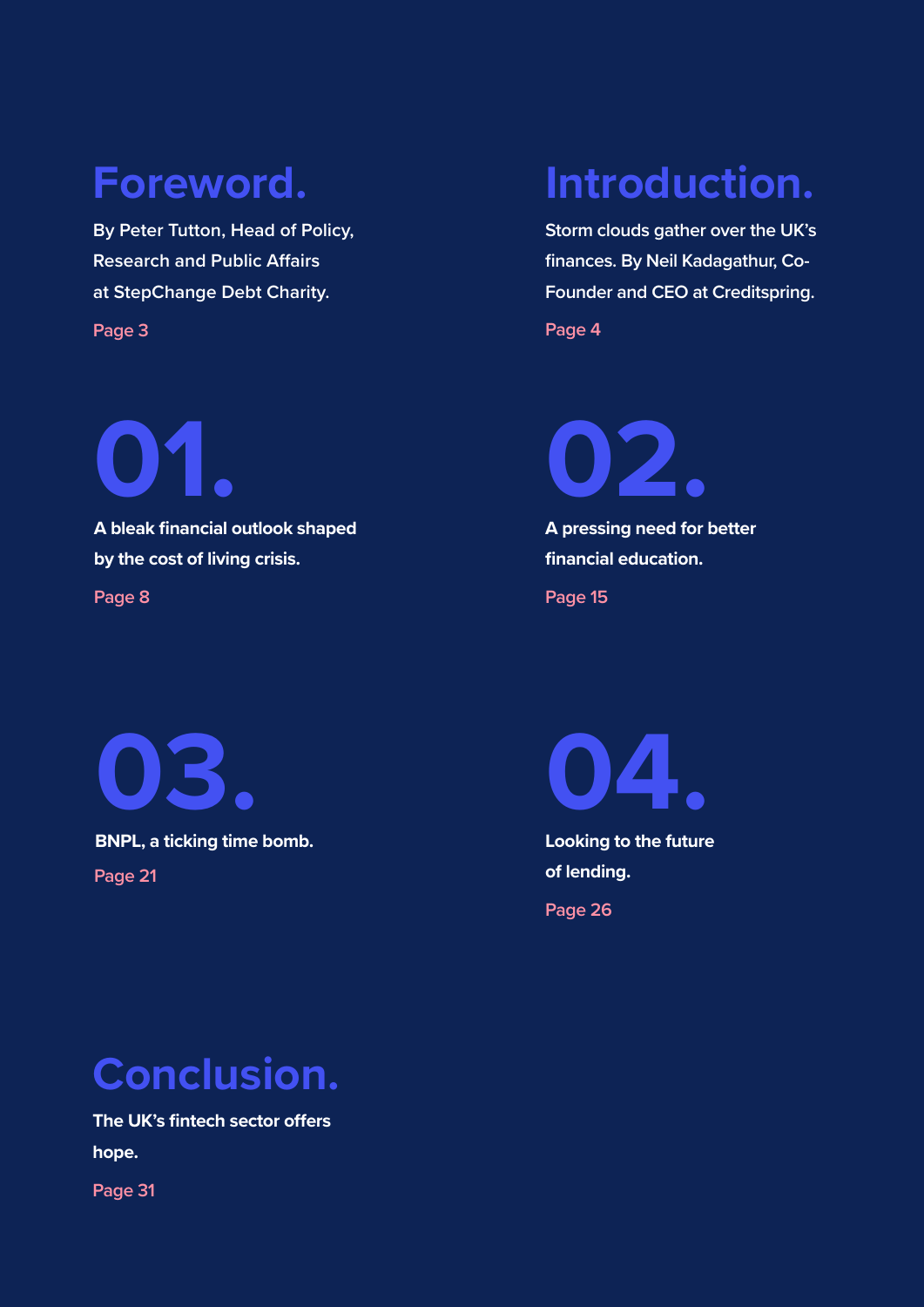### **Foreword**

By Peter Tutton, Head of Policy, Research and Public Affairs at StepChange Debt Charity.



This report from Creditspring adds new insight on the financial pressures and anxieties that millions of people are facing as the growing cost of living crisis starts to bite. In the absence of more financial support for households struggling with fuel bills and rising prices, there is a danger that desperation will drive unsustainable and harmful credit use.

StepChange's recent research found that over four million people already in financial difficulty are using credit to keep up with other credit commitments, bills and living expenses. The strong responsible lending message in this report needs to be heard widely to stop more people getting trapped in a cycle of problem debt.

A strong consumer protection framework is the first line of defence and the call in this report for Buy Now Pay Later products to be brought into effective regulation should serve to remind policy makers that this is an urgent need.

The focus on good consumer outcomes at the heart of the FCA's forthcoming Consumer Duty should be embraced and developed as a 'how to' guide for all lenders who put responsibility at the heart of their business model. People seeking credit need to know that their financial vulnerabilities and behavioural biases will not be exploited.

This can create a space for responsible finance providers to flourish and innovate to meet the credit needs (but crucially not the income needs) of consumers who need to smooth lumpy purchases in a period of increasing pressure on household budgets. However we all know that the mismatch of risk and ability to pay makes it impossible for responsible lenders to serve all the people who approach them. This is why we need government and the regulator to underpin the expansion of a socially-minded lending sector that can safely meet the credit needs of people hit by this cost-ofliving crisis.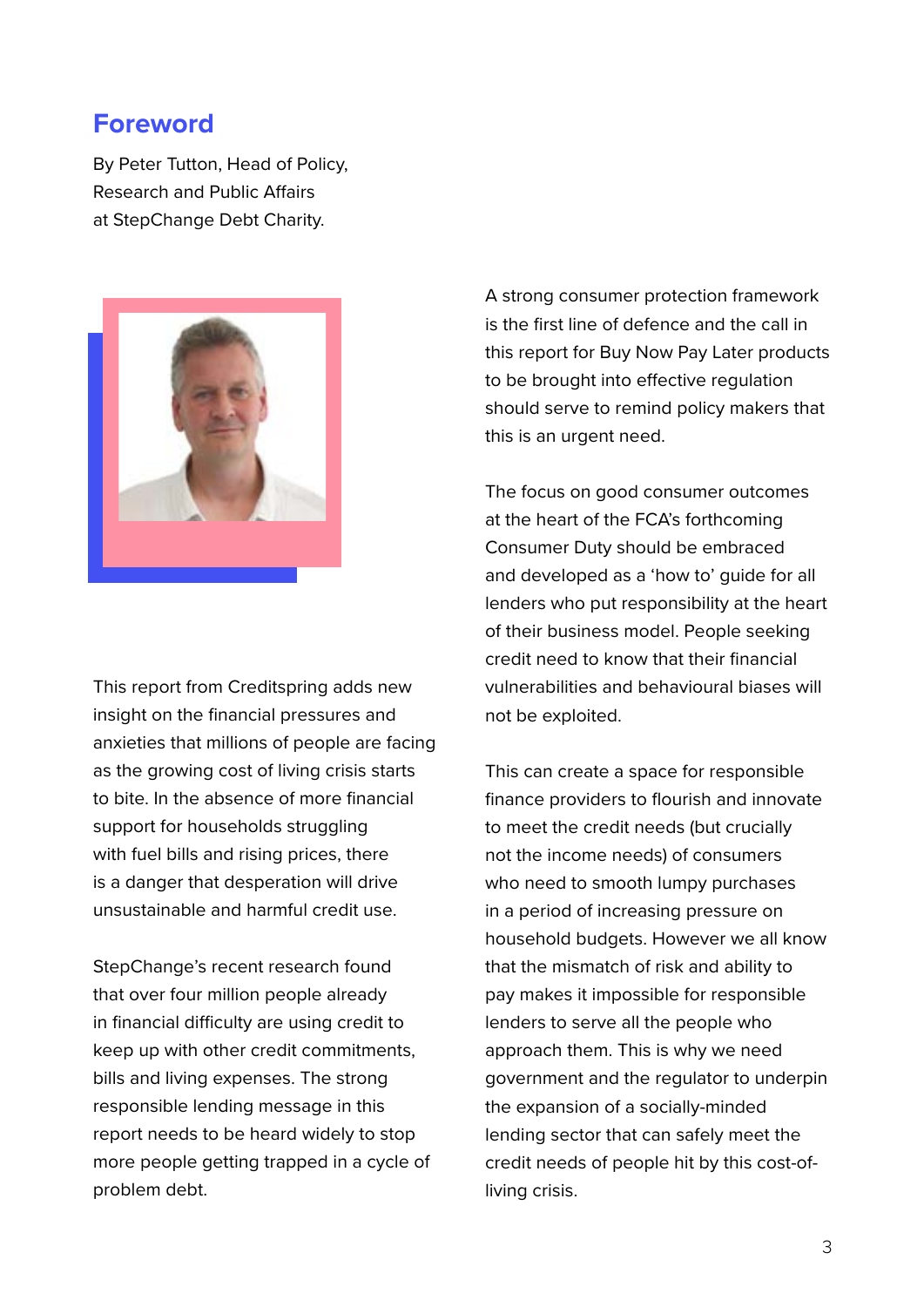## **Introduction**

## **Storm clouds gather over the UK's finances**

By Neil Kadagathur, Co-Founder and CEO, Creditspring.



Things are tough right now. With household finances across the UK already stretched paper-thin in the aftermath of the pandemic, **the rise in energy prices and spiralling inflation really couldn't have come at a worse time.** 

The cost of living crisis is gathering pace too, with inflation sitting at 7% - the highest rate in 30 years. And the Bank of England has warned that it could peak close to 10% later in the year. The [Resolution Foundation](https://www.theguardian.com/business/2022/mar/08/uk-household-incomes-decline-resolution-foundation-ukraine-conflict-energy-prices), meanwhile, has reported that record-high energy prices amidst the Ukraine conflict could lead to a hit worth £1,000 per household.

### **Inflation in the UK**





**The Bank of England** has warned that this is what inflation could reach by the end of the year.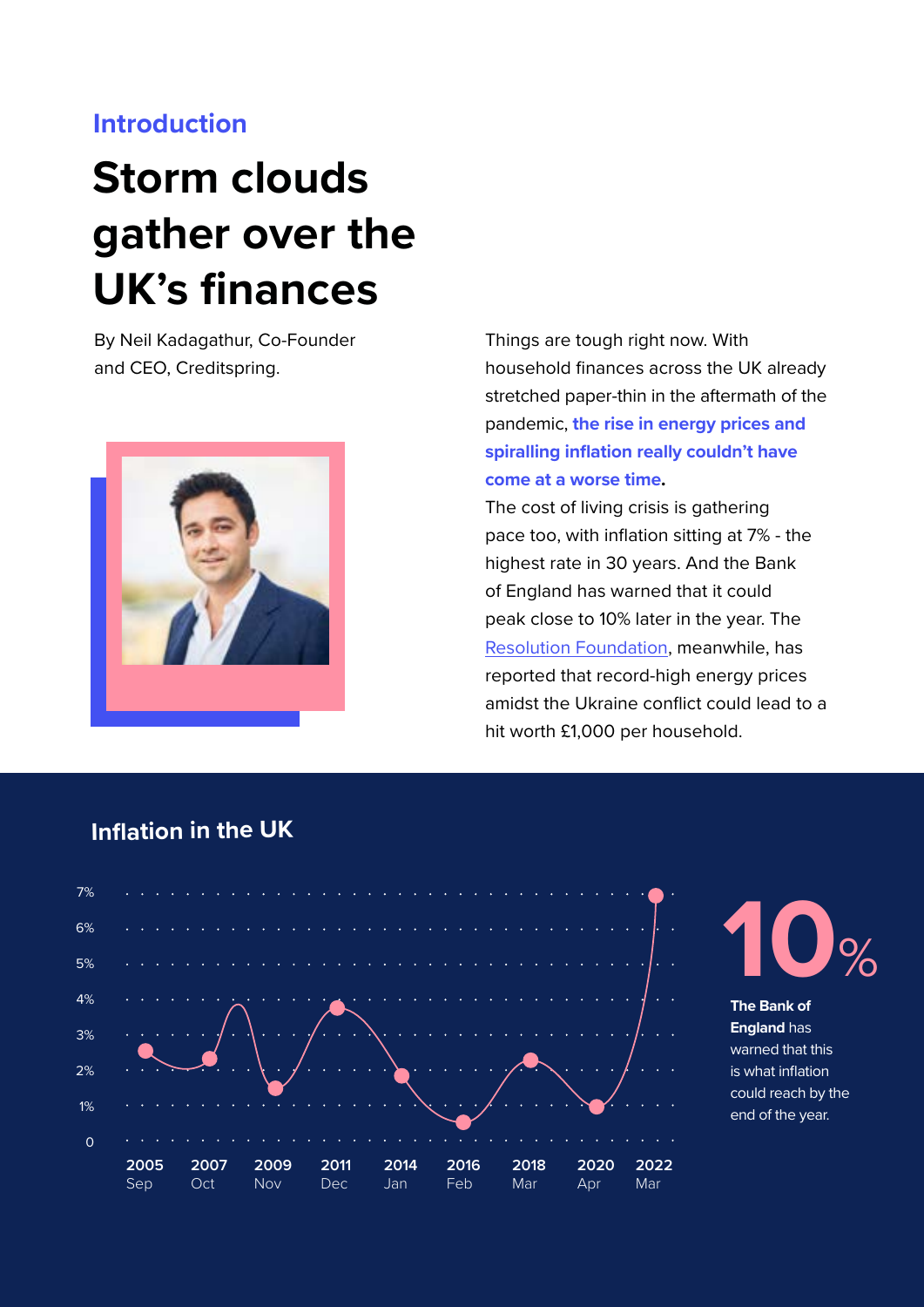**of people in the UK believe that external financial pressures will drive them into problem debt this year.**

**21**% **31**%

**of people in the UK are expecting to struggle to pay for essentials, such as clothing and a healthy diet.** 

According to debt charity [StepChange,](https://www.stepchange.org/media-centre/press-releases/debt-awareness-week-2022.aspx) one in five (21%) of people in the UK believe that external financial pressures will drive them into problem debt this year. Three in 10 (31%) are expecting to struggle to pay for essentials, such as clothing and a healthy diet.

Against this volatile backdrop, people will need to borrow more. Our calculations show that the UK's credit card debt will rise by £1.5bn – to almost £60bn – as households become increasingly reliant on credit cards to meet rising living costs. Unfortunately, we're increasingly seeing the impact of increased borrowing from those approaching Creditspring for

financial support. Applicant monthly debt repayments are up 9% in a year whilst the total balance of unsecured loans has jumped 13% over the same period.

It's essential that borrowers are protected during this challenging time. This is particularly true for the UK's 12-15 million near-prime borrowers, who often struggle to access affordable credit options. In February 2022, we commissioned Opinium to survey 2,000 UK adults to inform our latest Financial Stability Tracker, a project we first introduced last year to better gauge people's financial situation, level of understanding and concerns.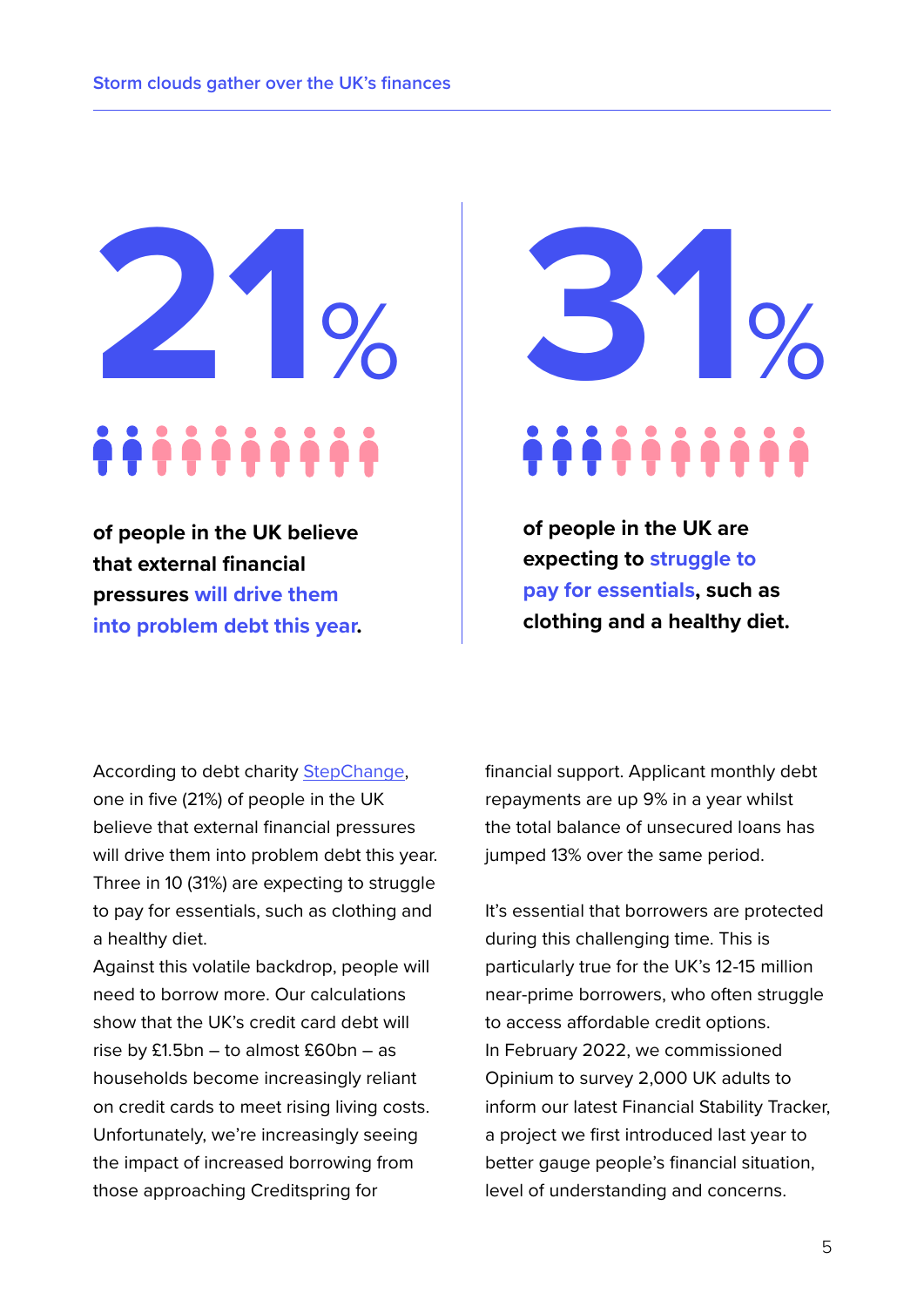#### **People feeling financially unstable**

|      | $\overline{O}$ | 5%     | 10%    |        | 15% 20% 25% |           | 30%                    |            |
|------|----------------|--------|--------|--------|-------------|-----------|------------------------|------------|
|      | ٠              |        |        | ٠      |             |           | ٠                      |            |
|      | ٠              | ٠      | ٠      | ٠      | ٠           | ٠         | ٠                      |            |
|      | ٠              | ٠      | ٠      | ٠      | ٠<br>٠      | ٠<br>٠    | $\bullet$<br>٠         |            |
| 2021 |                |        |        |        | ٠           | ٠         | $\bullet$              | <b>10%</b> |
|      |                |        |        | ٠      | ٠           | ٠         | ٠                      |            |
|      |                | ٠      | ٠      | ٠      | ٠           | $\bullet$ | ٠                      |            |
|      | ٠              | ٠      | ٠      | ٠<br>٠ | ٠<br>٠      | ٠<br>٠    | $\bullet$<br>$\bullet$ |            |
|      |                | ٠      | ٠      | ۰      | ٠           | ٠         | $\bullet$              |            |
|      |                |        |        |        |             |           | ٠                      | 27%        |
| 2022 |                |        |        |        |             |           | ٠                      |            |
|      |                |        |        |        |             |           | ٠                      |            |
|      |                | ٠      |        |        | ٠           |           | ٠                      |            |
|      |                | ٠      | ٠      | ۰      | ٠           | ٠         | ٠                      |            |
|      |                | ٠      | ٠      | ٠      | ٠           | ٠         | $\bullet$              |            |
|      |                | ٠<br>٠ | ٠<br>٠ | ٠<br>٠ | ٠<br>٠      | ٠<br>٠    | $\bullet$<br>٠         |            |
|      |                | ٠      | ٠      | ٠      | ٠           | ٠         | ٠                      |            |
|      |                |        | ٠      | ٠      |             |           | ٠                      |            |
|      |                |        |        |        |             |           | ٠                      |            |
|      |                |        |        |        |             |           |                        |            |



The results are eye-opening. When it comes to people's financial lives, the cost of living crisis is having a much bigger impact than the pandemic. For example, whilst last year just 10% said the pandemic made them feel more financially unstable, this year 27% feel financially unstable due to the rising costs of living. Young people are the most anxious about their finances, with 61% of 18-24 year-olds worried for their future.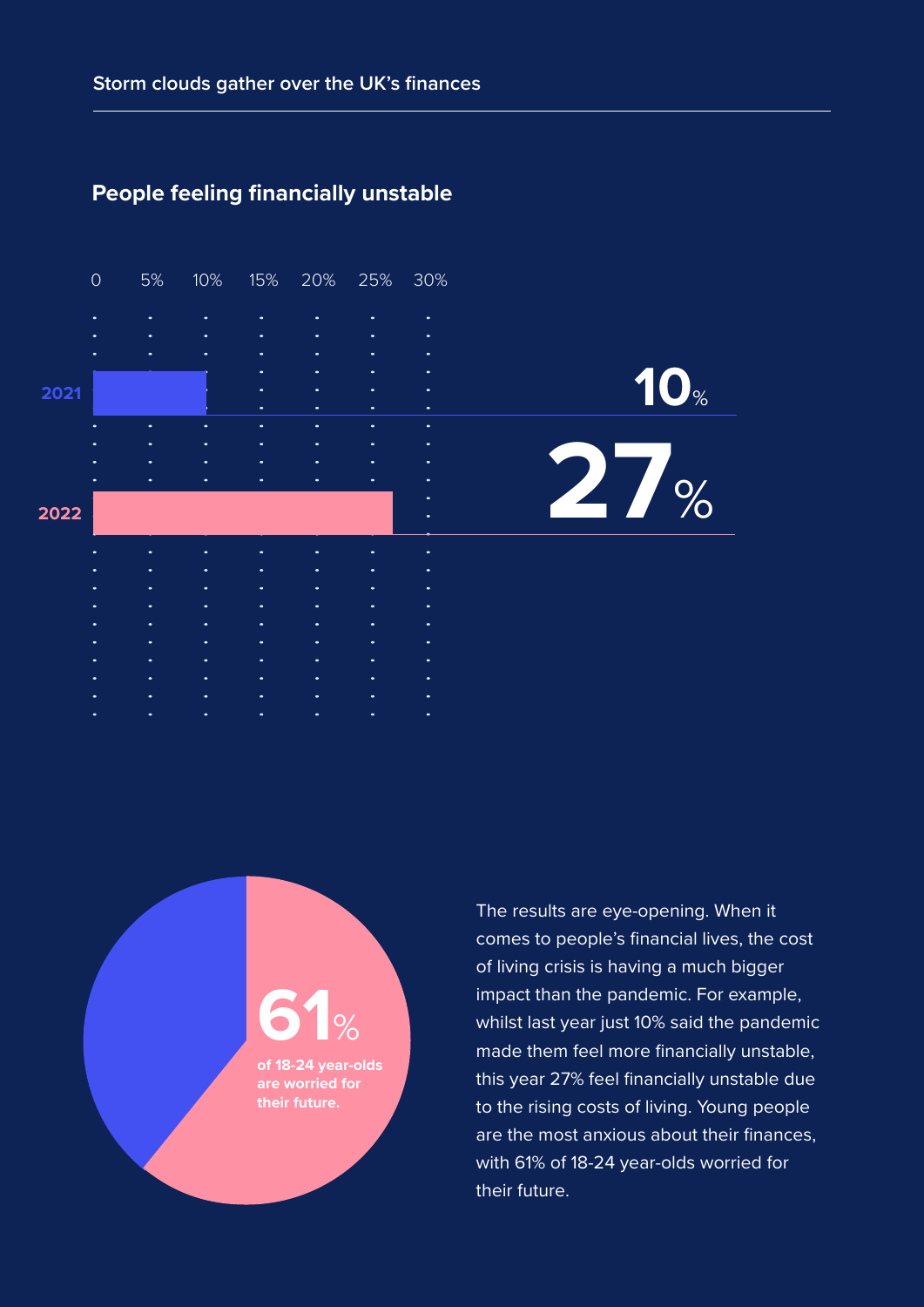**People who don't know that BNPL is not regulated.**



**People unaware that BNPL providers can add a late payment fee.**

Our research also highlighted a worrying lack of financial literacy, with people struggling to make the right decisions to boost their financial stability because they don't understand, or are simply unaware of, the various options.

We know that when money is tight, people often turn to forms of credit to help them get by and weather the storm.

But people aren't aware of the rules and regulations surrounding different types of lending. Buy Now Pay Later (BNPL), often viewed as the new Wild West of the lending industry, is one area of significant confusion for borrowers – 81% don't know that BNPL isn't regulated, while 43% are

unaware that BNPL providers can add a late payment fee. The UK's beleaguered borrowers are in desperate need of support. It's on financial services providers to step up and provide this support - whether it's providing better financial education or harnessing the power of new technology. I would urge lenders to continue exploring open banking, for example, which is game-changing in terms of affordability assessments and ensuring that those we lend to will not get into financial difficulty. With the UK's financial situation so precarious, never has the concept of responsible lending been so crucial.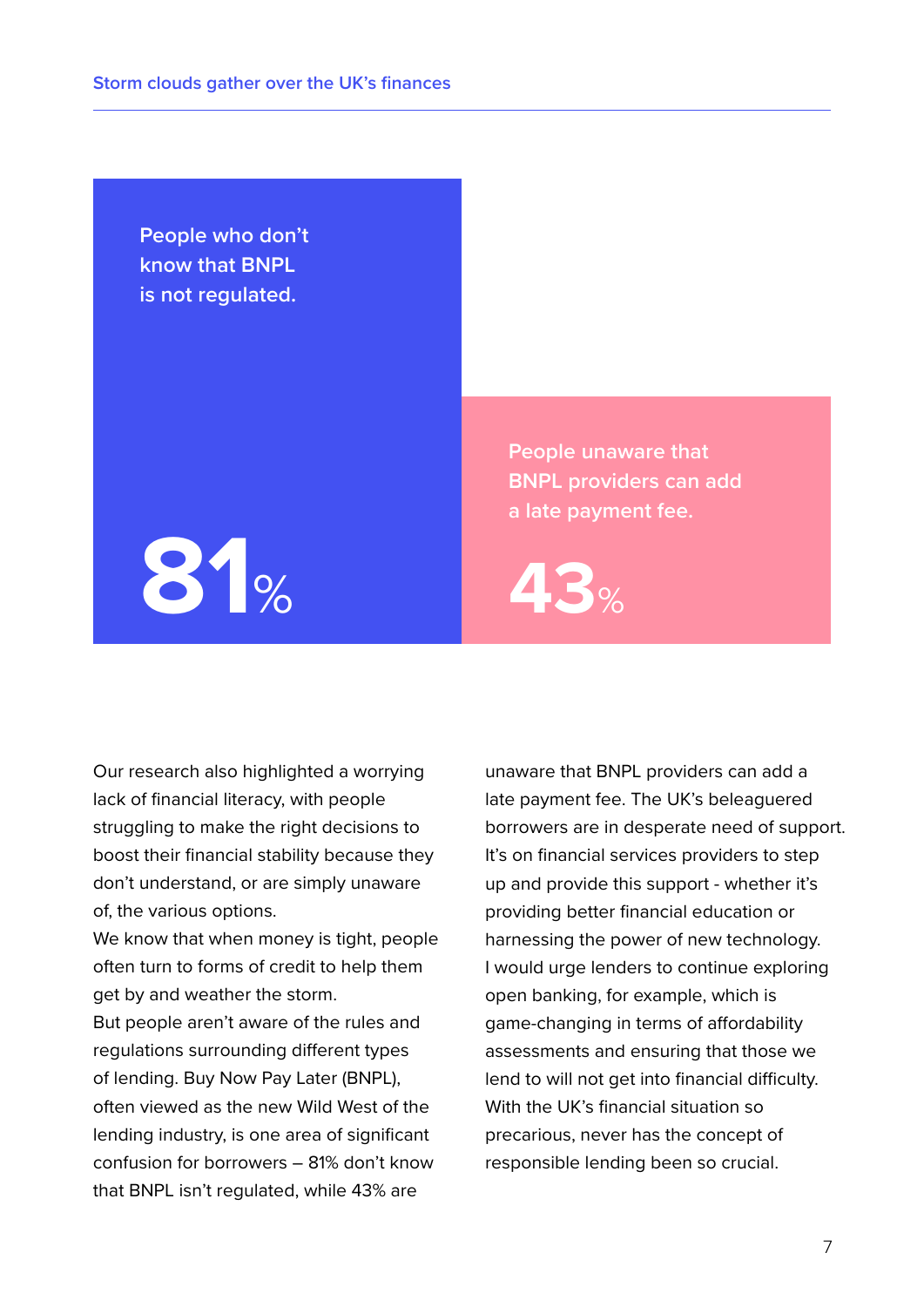### **Chapter 1.**

## **A bleak financial outlook shaped by the cost of living crisis**

The current cost of living crisis is well publicised and weighing on the nation's collective consciousness. Across the UK, people are becoming increasingly anxious as they face rocketing energy bills, record inflation and rising prices.

It's taking a heavier toll on people than previous financial concerns amidst the pandemic. Our research revealed that **27% feel financially unstable as a result of rising living costs**, with the figure standing at 23% for men and 32% for women.

This represents a nearly **threefold increase on the 10% who last year said the pandemic made them feel more financially unstable than ever before**.

In total, **44% feel anxious when they think about their finances** (47% for women, and 41% for men). This anxiety is more pronounced amongst young people, who may be leaving education or entering the workplace amidst huge uncertainty, often without savings to fall back on and already facing thousands of pounds of student loan debt. **Over three in five (61%) 18-34 year-olds said they felt anxious about their finances, compared with 25% of those aged 55+**.

The biggest financial concern for people is rising utility bills (63%) followed by the rising cost of living (55%). The price hike for utilities has been caused by an increase in wholesale gas prices, which have seen a steep rise since October 2021. Gas prices have hit a record high as the world emerges from lockdown, and the war in Ukraine is likely to exacerbate the issue.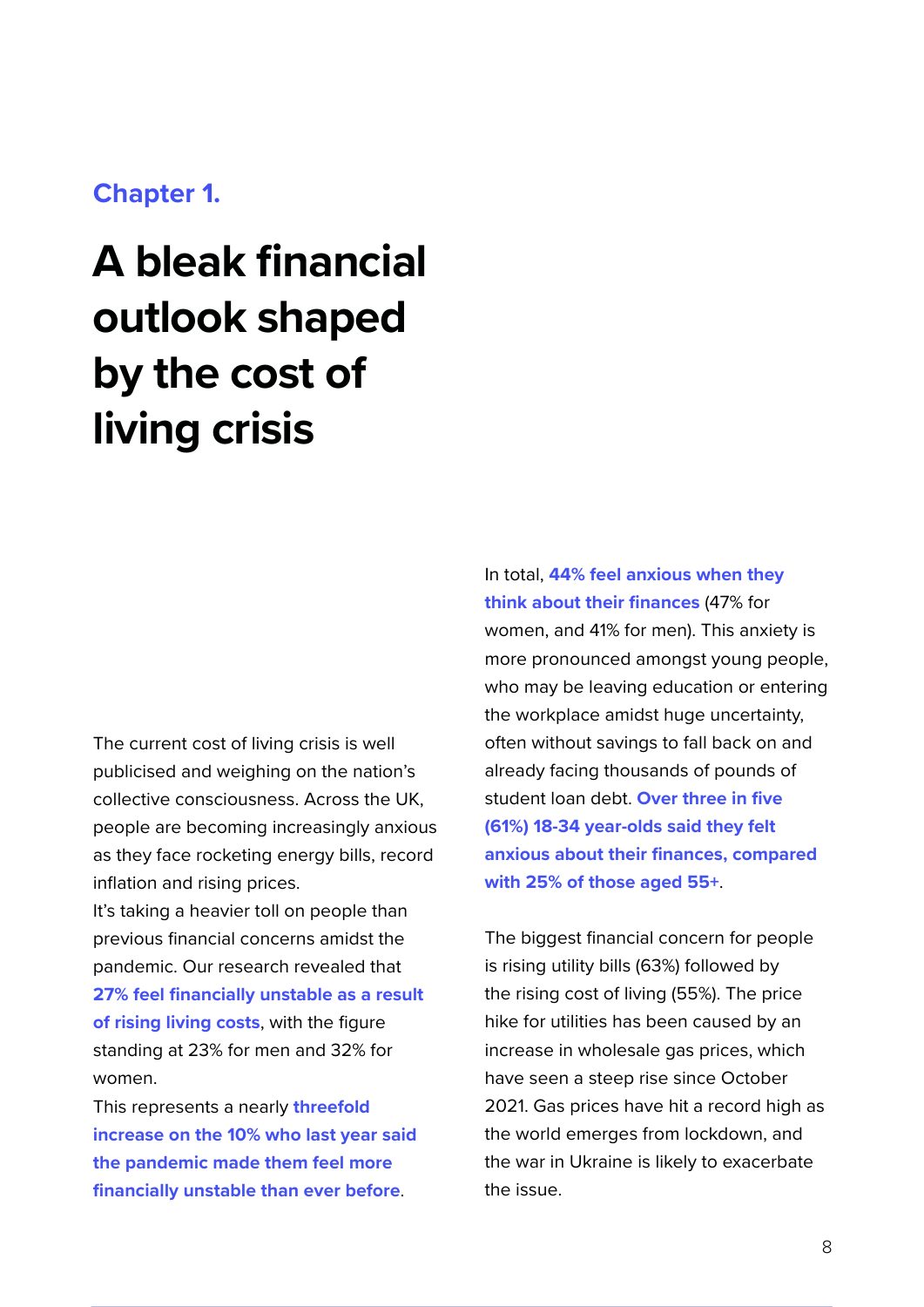#### **1. A bleak financial outlook shaped by the cost of living crisis**



#### **The biggest financial concern for people.**

| <b>Rising utility bills.</b> | <b>Rising cost of living.</b> |
|------------------------------|-------------------------------|
| 163%                         | 55%                           |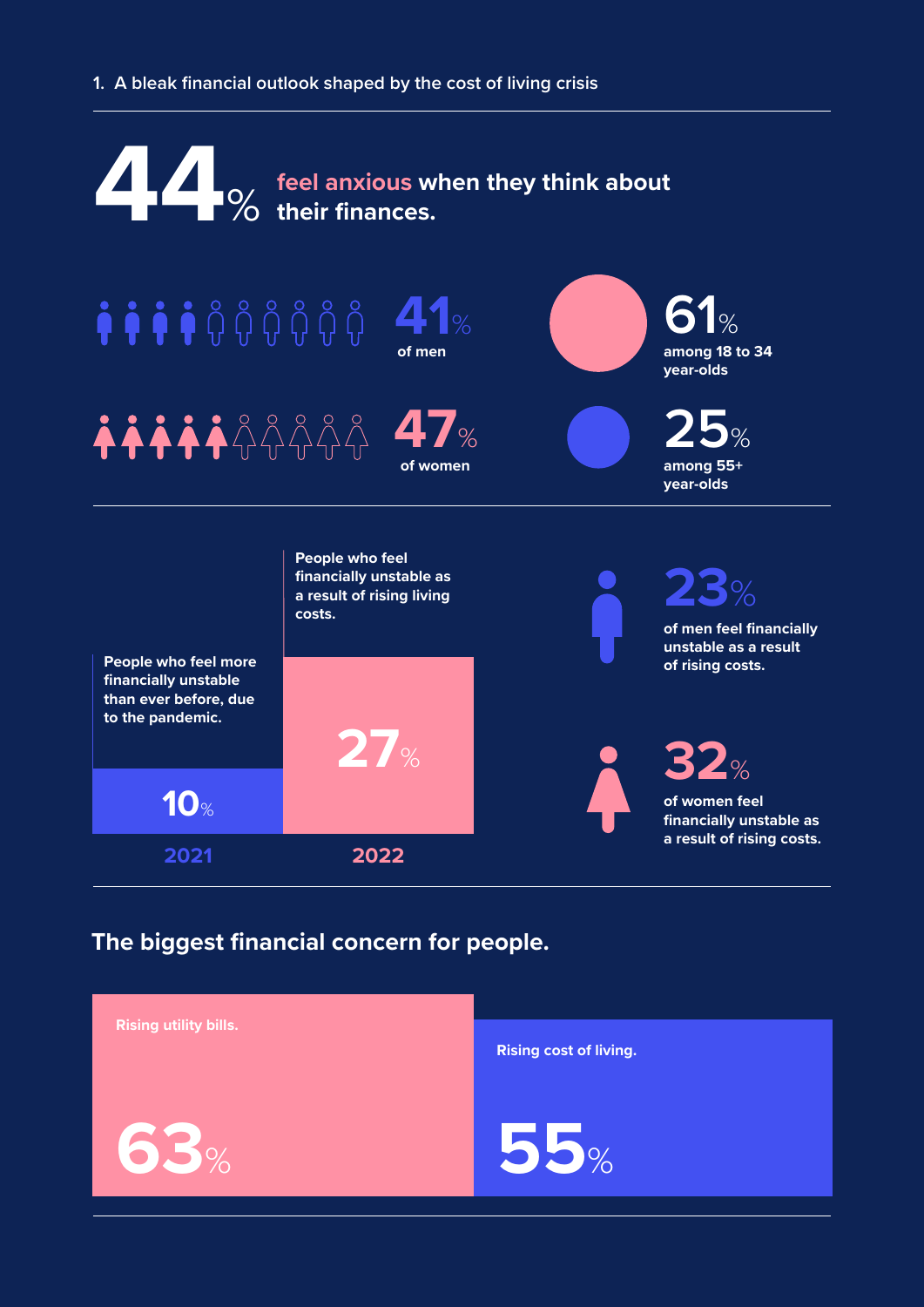## **Case study**

Anthony is currently on disability benefits for arthritis. His arthritis has meant that Anthony has had to retire early which has already made his lifestyle difficult to maintain. Only now has Anthony started to feel comfortable with his new income, however the rise of inflation and cost of living has caused him to make changes to save money. Anthony's arthritis means that he needs to keep the heat on to help with the pain. That, however, has resulted in his gas and electric bills doubling from £50 to £100 per month. To offset his bills increasing, Anthony now drives less to save on petrol. Anthony would love to have a little bit of money left over for the end of the month if needed but worries that this isn't possible with the rise of the cost of living and utility bills.

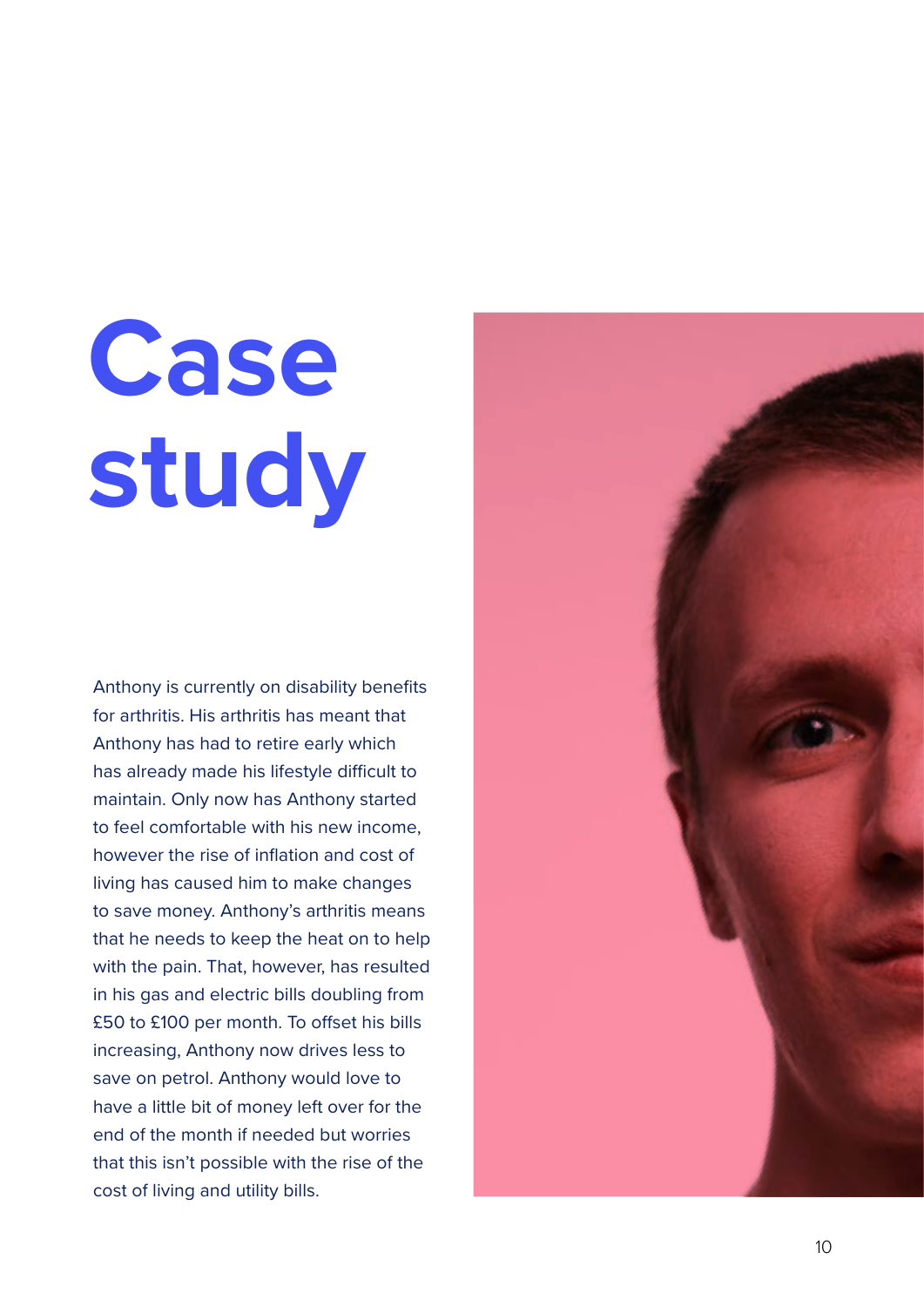

The government has introduced a number of measures designed to help people stay afloat. Earlier this year, for example, the Chancellor announced that households paying Council Tax in bands A to D would receive a one-off £150 Council Tax Energy Rebate to support families as food and energy prices rise rapidly. In the Chancellor's recent Spring Statement, it was announced that households would receive a £200 loan to lessen the financial impact of rising energy bills. However, as the energy cap jumped by almost £700 at the start of April, and Investec analysis suggests annual bills could exceed

£3,000 by October, many are calling for more to be done. The Labour Party has proposed a windfall tax on companies pumping oil and gas from the North Sea that would help further offset rising prices. As a result of the continued uncertainty building up around them, **38% said they see their financial future as 'unpredictable'**, up from 29% in last year's **Financial Stability Tracker**. Again, young people are suffering the most, with **54% of 18-34 year-olds facing an unpredictable financial future compared with 22% of the 55+ group.**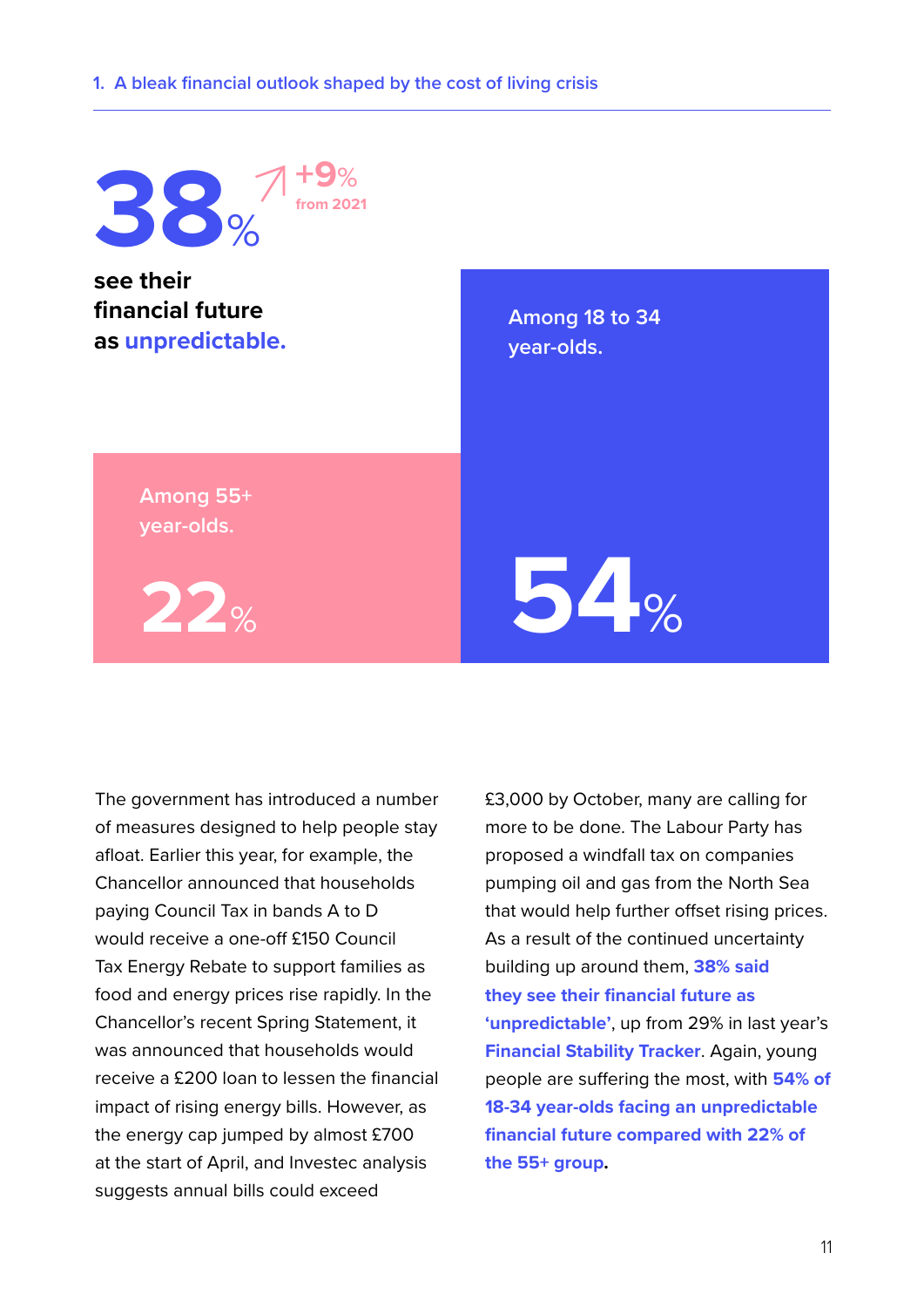

### **25-34 year-olds who are terrified for their financial future.**



Most worryingly, the proportion of those who said they are 'terrified' for their financial future is up by almost 10% (29% versus 20% last year).

We're seeing the situation steadily worsen across different demographics. For example, the figure now stands at 52% of 25 to 34 year-olds (30% in 2021), and 37% for single people (26% in 2021). Londoners are particularly stressed, given the already high cost of living in the capital, with 42% saying they feel terrified when it comes to their finances, compared with 24% in Scotland.

## **Single people who are terrified for their financial future.**





**are terrified for their financial future in Scotland. 24**%



**are terrified for their financial future in London.**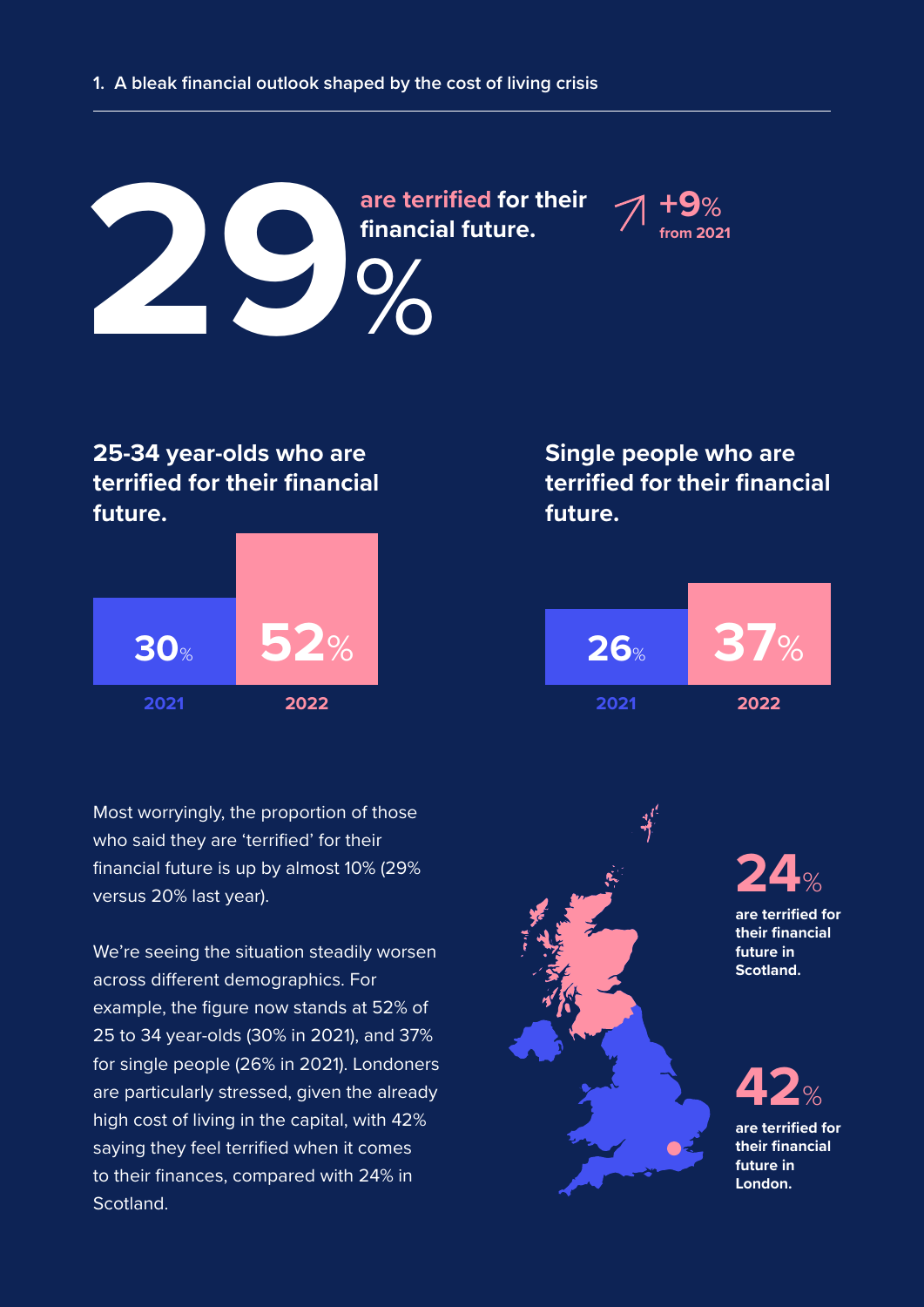

**plan to borrow money in the coming six months.**

**Over the next six months, UK credit card borrowing set to increase by** 



**33**%

**18 to 34 year-olds plan to borrow money in the coming six months.**

**In the next six months the total credit card bill is predicted to hit**

Unsurprisingly, more people will need to turn to borrowing to cope. The research has highlighted that **nearly one in five (16%) plan to borrow money in the coming six months**, up from 13% last year. The figure rises to a third (33%) of 18-34 year-olds, which is a 10% increase from last year (23%).

Many of these people will be amongst the UK's 12-15 million near-prime borrowers, who have limited access to mainstream lending products due to thin credit files. They are therefore more susceptible to unscrupulous, unregulated lenders and are at greater risk of becoming trapped in a cycle of debt.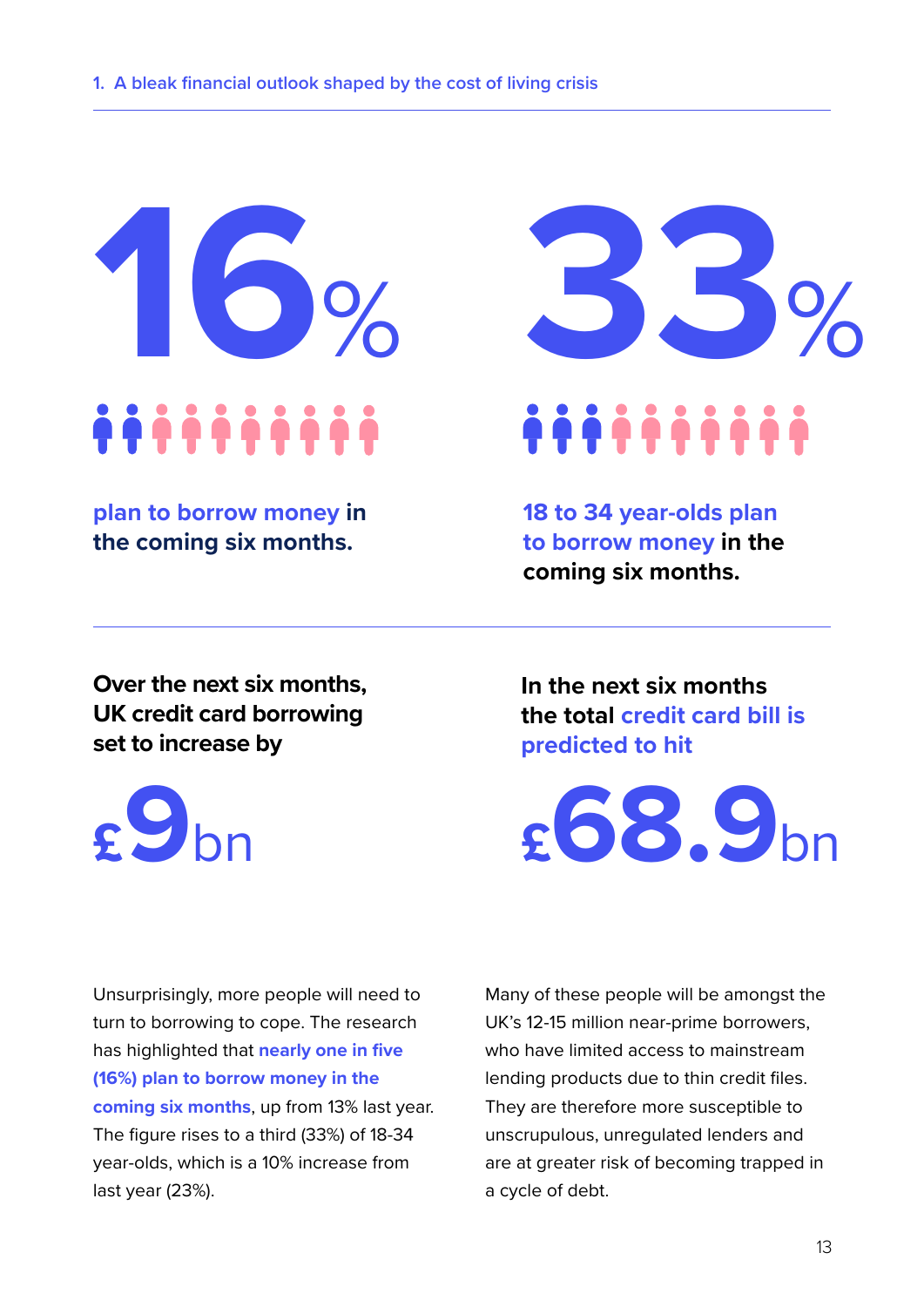**"Any one of the cost of living crisis, recovering from the financial impact of the pandemic and the explosion of unregulated Buy Now Pay Later products would have sent shockwaves through society. All three together are causing a seismic shift in the consumer credit market.**

**It is clear from the customer insights in the Financial Stability Tracker that it has never been more urgent to scale up responsible lending. More than 7 million people are financially excluded and their financial resilience is in peril. Responsible lenders offer them a better, fairer alternative when they need to borrow, so will be absolutely critical over the coming months of uncertainty."**

**Theodora Hadjimichael** CEO, [Responsible Finance](https://responsiblefinance.org.uk/)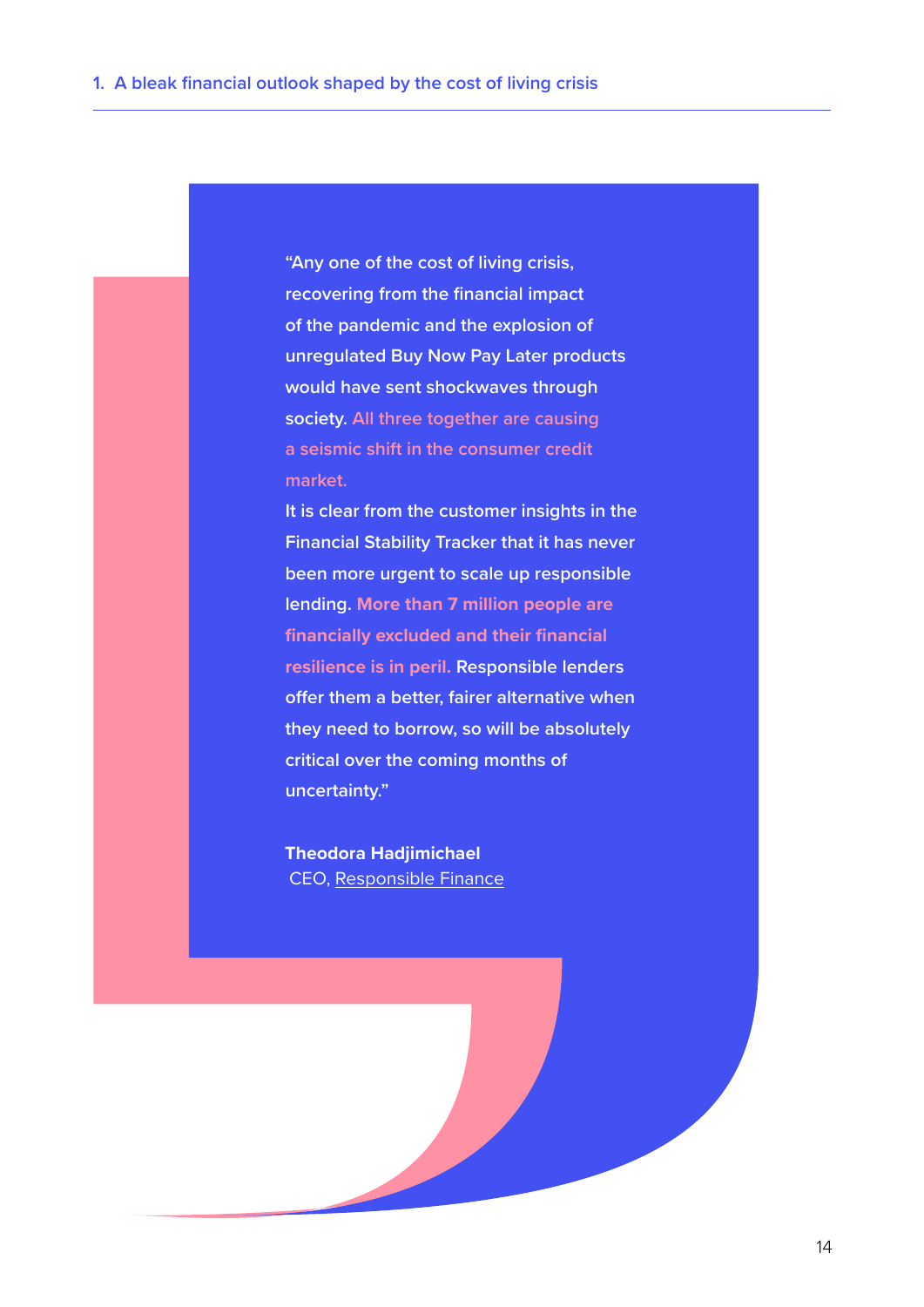## **Chapter 2.**

## **A pressing need for better financial education**

# **34**%

**of people feel stuck financially and there is nothing they can do to improve their financial situation.**

People are worried about their financial future but they don't know what to do because they lack the financial education and support required to make informed decisions that will benefit their long-term financial health.

This has been a longstanding issue, with

the World Bank highlighting that [one in](https://uk.news.yahoo.com/education-uk-schools-failing-students-on-financial-literacy-230123753.html?guccounter=1&guce_referrer=aHR0cHM6Ly93d3cuZ29vZ2xlLmNvbS8&guce_referrer_sig=AQAAAIz7835i-7utHbFvEeSW2KUdHBP1sTOu5Q-E3RsU-Idt9qIZKwzniL_4FytzLnPUP93CHXBYJKGIT5yo5j7NrR8ZN5q1D3eupseuALm3WwPiJxEU-IM6z9wEuaqn8C3RiMNfXMYkXcSu1071CxWHNB6Ncc5JuTte5BHDkooyo7Y1)  [three people in the UK can be classed](https://uk.news.yahoo.com/education-uk-schools-failing-students-on-financial-literacy-230123753.html?guccounter=1&guce_referrer=aHR0cHM6Ly93d3cuZ29vZ2xlLmNvbS8&guce_referrer_sig=AQAAAIz7835i-7utHbFvEeSW2KUdHBP1sTOu5Q-E3RsU-Idt9qIZKwzniL_4FytzLnPUP93CHXBYJKGIT5yo5j7NrR8ZN5q1D3eupseuALm3WwPiJxEU-IM6z9wEuaqn8C3RiMNfXMYkXcSu1071CxWHNB6Ncc5JuTte5BHDkooyo7Y1)  [as financially illiterate](https://uk.news.yahoo.com/education-uk-schools-failing-students-on-financial-literacy-230123753.html?guccounter=1&guce_referrer=aHR0cHM6Ly93d3cuZ29vZ2xlLmNvbS8&guce_referrer_sig=AQAAAIz7835i-7utHbFvEeSW2KUdHBP1sTOu5Q-E3RsU-Idt9qIZKwzniL_4FytzLnPUP93CHXBYJKGIT5yo5j7NrR8ZN5q1D3eupseuALm3WwPiJxEU-IM6z9wEuaqn8C3RiMNfXMYkXcSu1071CxWHNB6Ncc5JuTte5BHDkooyo7Y1). The UK also lags behind the OECD average in terms of mathematical skills, with more than half of working-age adults estimated to have low basic numeracy which means they can't properly read a payslip or convert a weekly bill into a monthly or annual amount.

Our research found that more than **a third (34%) of people feel stuck financially** and that there is nothing they can do to improve their financial situation, with this figure rising to 50% of 25-34 year-olds. Financial education is vital and more support is required to reach those who need affordable credit. As touched upon in the last chapter, there are up to 15 million people in the UK who struggle to access mainstream credit options. These are the individuals who are most at risk from predatory high-cost lenders, especially in the current climate.

The **Financial Stability Tracker** shows that a widespread lack of understanding and misconceptions around borrowing are putting people at increased risk. Whether developing the skills needed to manage finances or providing more opportunities to avoid high-cost credit options, boosting the UK's level of financial literacy will be a huge step towards supporting households in one of the most financially-challenging times in living memory.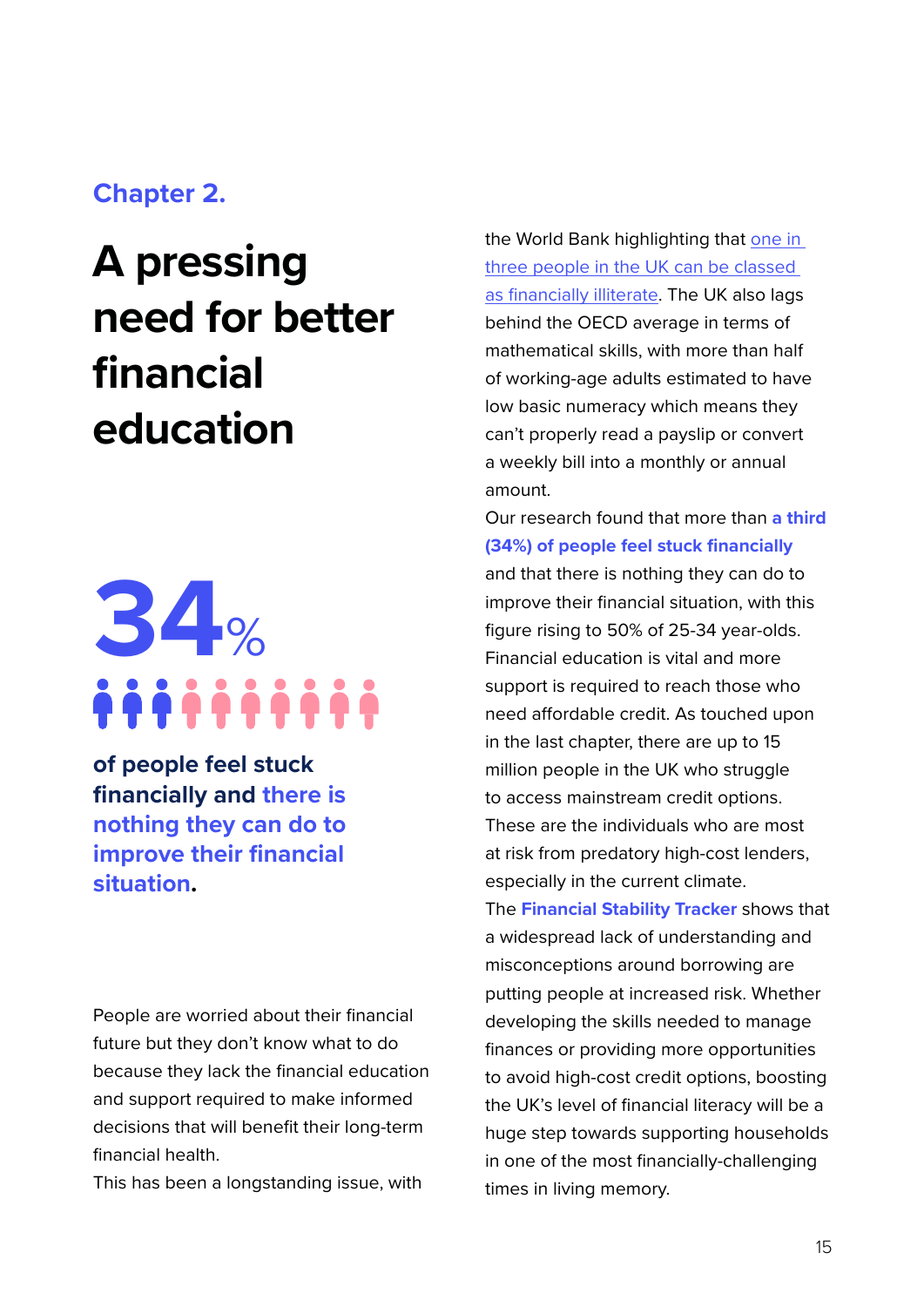## **Case study**

Jumar is a software engineer who has had trouble saving money. Previously, he has had a very low credit score after borrowing money he struggled to pay back. He needed a lender that will provide small loans with manageable repayments so he can improve his credit score and manage his spending.

In the past, Jumar immediately opted to use credit cards when struggling with his finances, however this often created a misleading view of his financial position and meant he couldn't always meet repayments. Jumar believes that he needs more discipline in order to be fully in control of his finances - he knows that inflation will start impacting him soon but is yet to see the effect of it at the moment. Jumar wants financial advice and support to help him to learn how to pay off his current debts and start to save money for the future.

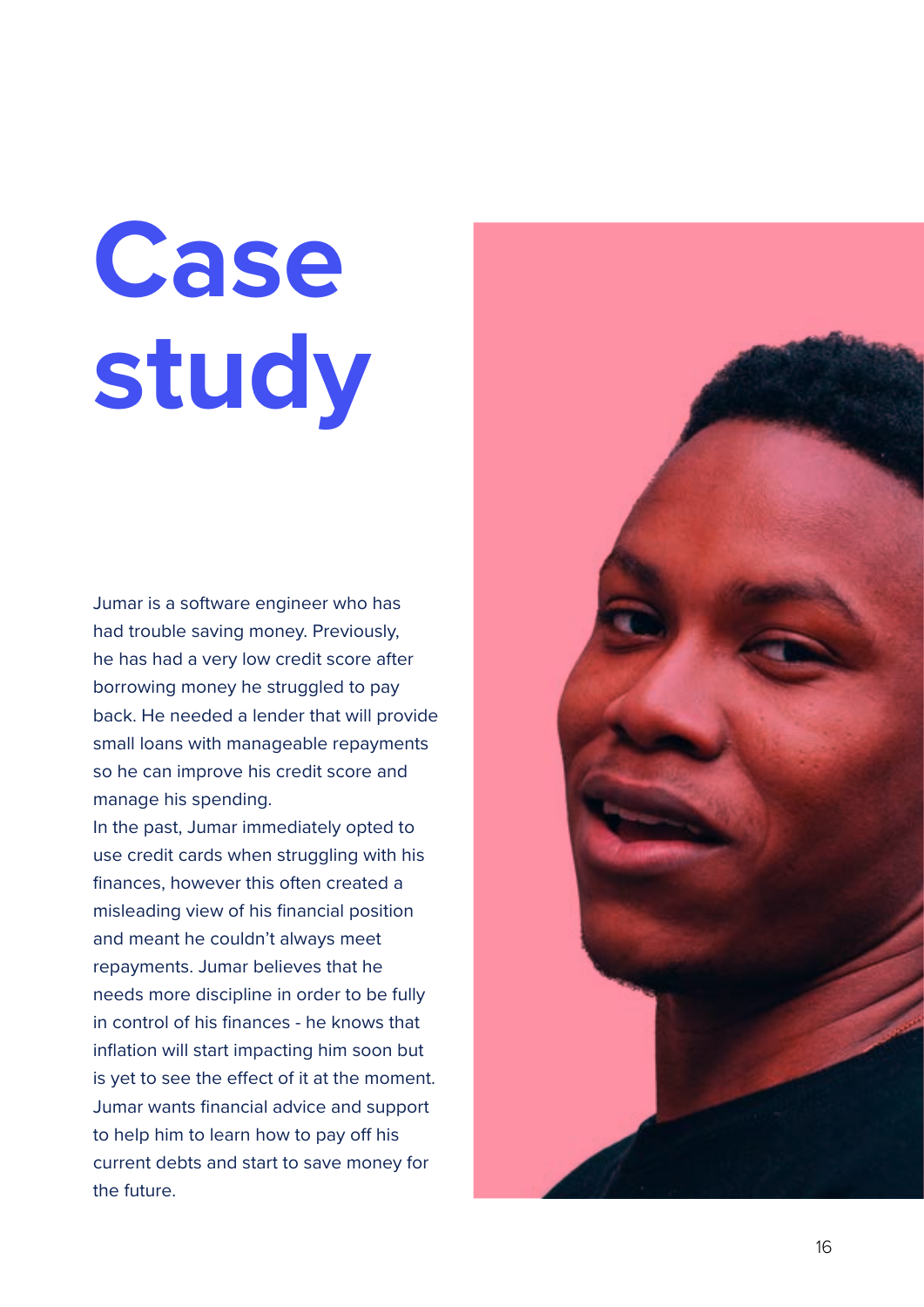

**of people who turned to high-cost lenders face higher charges than expected.**

Fewer than half (48%), for example, know that their partner's credit score also impacts theirs and can reduce their credit options. Just **5% check their credit score once a year** and 16% admit that they check even less frequently than that.

Of those who turned to high-cost lenders, such as guarantor loans and catalogue credit, nearly **a quarter (23%) face higher charges than expected**, whilst **21% have struggled to make repayments** (up from 15% last year). **Only half of people (51%), meanwhile, realise that BNPL can impact their credit score, with a third (32%) unaware that BNPL is a form of borrowing** and therefore comes with associated risks.

**People who have struggled to make repayments.**



**51**% **realise that BNPL can impact their credit score.**

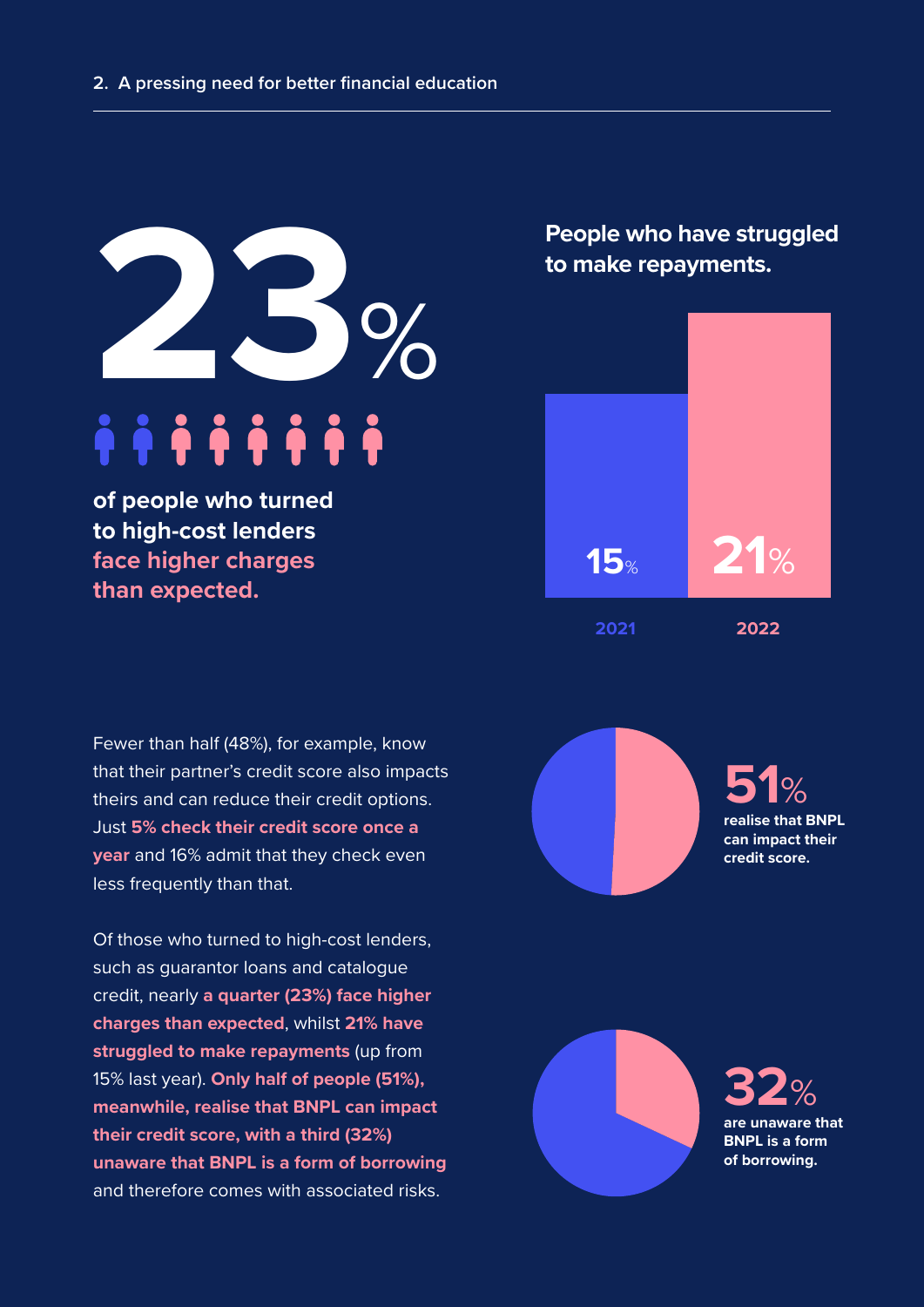Another problem is how lenders are perceived by consumers. Over a quarter of people (29%) consider lenders to be dishonest and deceitful, a figure which rises to nearly half (45%) in the 25-34 age group. And 75% believe that lenders are only out to make a profit, a view that's particularly prominent amongst those aged 55+ (81%).

Whilst borrowing has a bad reputation, it can be a necessary and valuable financial tool, so long as it's used in a safe and considered way. It can make buying a car, going to university or covering an emergency possible. Credit can also enable people to build long-term financial security when it's used to purchase an asset like a house. And, as we saw in the previous chapter, during the cost of living crisis it's also providing a lifeline for many households.



**believe that lenders are only out to make a profit.**



**in the 55+ year-old age group.**



#### **consider lenders to be dishonest and deceitful.**

**81**% **45**%

**in the 25 to 34 year-old age group.**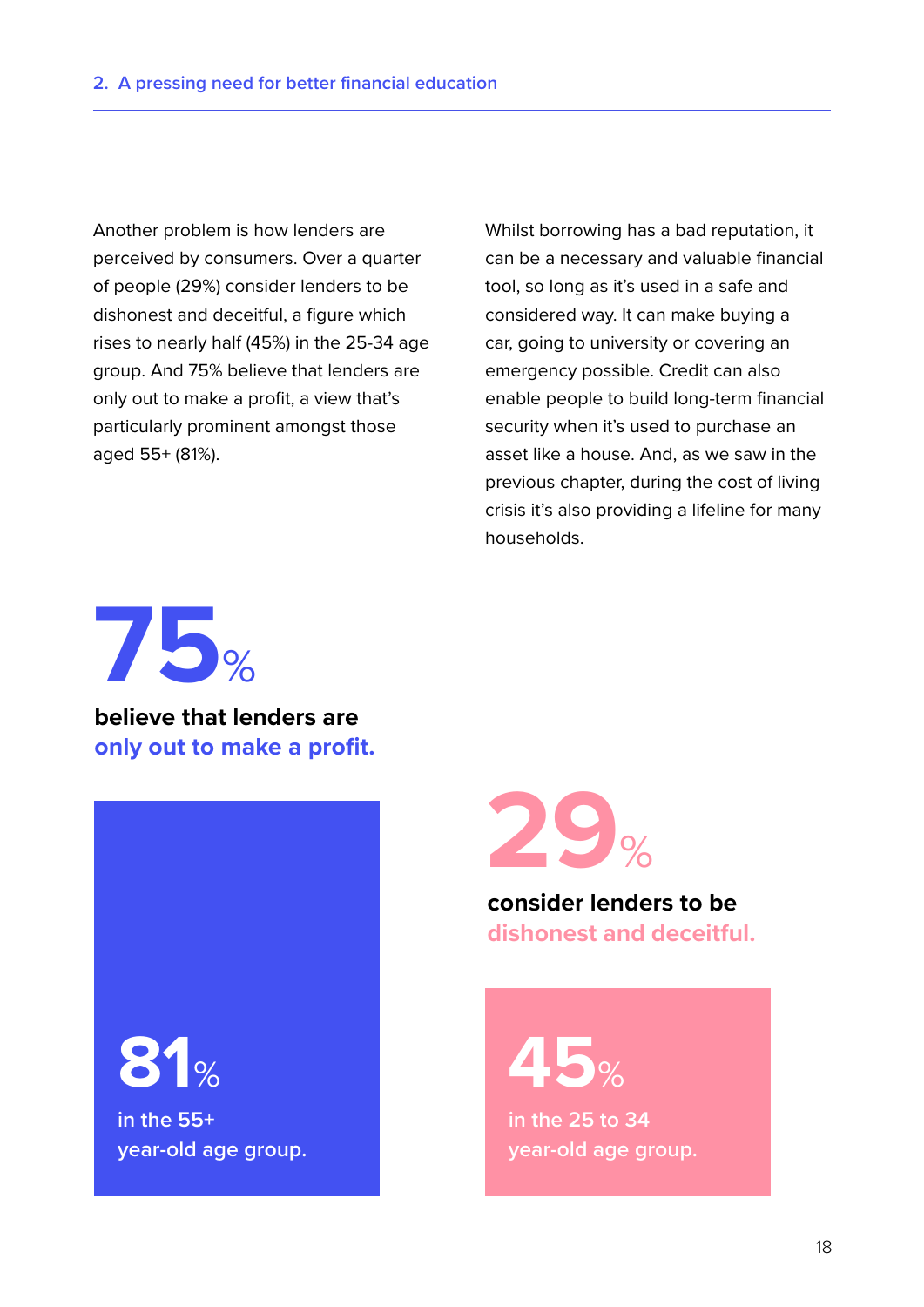## **Case study**

In the past, Louise accumulated minor debt which made her nervous to borrow as she was worried that she wouldn't be approved for larger loans in the future. Louise has previously felt misinformed when borrowing because of additional charges appearing as she was repaying the initial loan. Louise felt overwhelmed once she turned 18 and had a lot of new financial terms and opportunities thrown at her, which she was not ready for. This included using an overdraft and having more credit opportunities available to her. Louise borrows to deal with unexpected expenses, therefore needs her lender to be upfront about any costs associated with the loan.

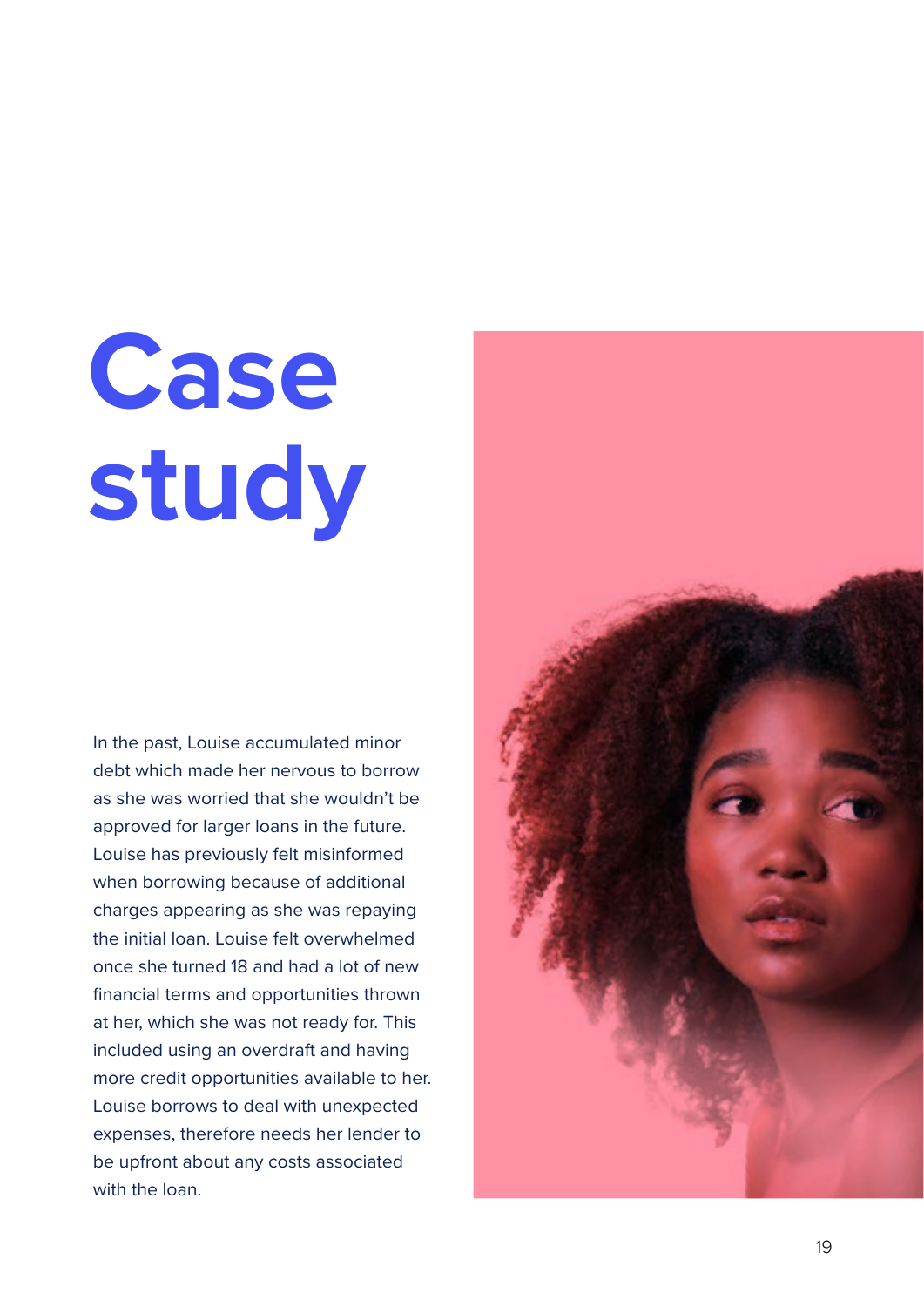**32**%

**of people acknowledge that borrowing money has helped them to access a wider range of experiences.**

**17**%

**of people consider lenders to be responsible businesses who truly care about their financial wellbeing.** 

Our research highlighted that **a third (32%) of people acknowledge that borrowing money has helped them to access a wider range of experiences** than they would have otherwise been able to afford. This is the case for more than half (51%) of 25-34 year-olds. It's up to lenders to better educate people about borrowing, and to ensure

they are offering transparent, affordable options to those who really need them. Currently, much more needs to be done. Lenders urgently need to address the lack of trust in the sector – only 17% of people consider lenders to be responsible businesses who truly care about their financial wellbeing. This falls to 13% for women. This must change, and fast.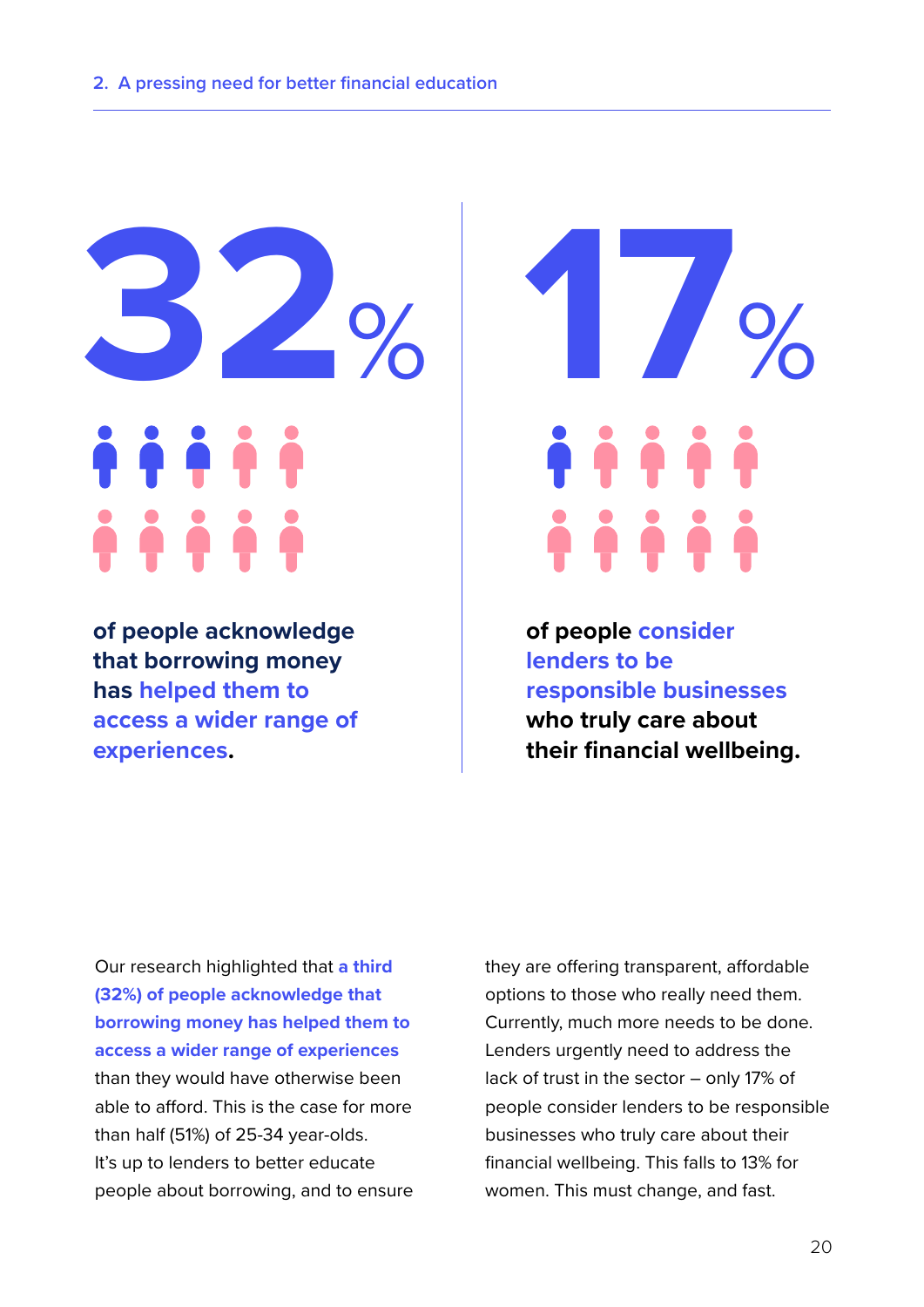#### **Chapter 3.**

## **BNPL, a ticking time bomb**

Ever since payday loans were driven out of the mainstream, there have been fears that another crisis will hit the industry and many now worry this could be BNPL.

According to the FCA, there were £2.7bn worth of BNPL transactions in 2020, with subsequent studies suggesting the market more than doubled to £5.7 billion last year.

The cost of living crisis and increasing reliance on credit suggests that this will further grow in 2022. StepChange has warned that BNPL is being widely used by people already experiencing financial difficulties, highlighting that [around 5.2](https://www.google.com/url?q=https://www.independent.co.uk/life-style/buy-now-pay-later-shopping-uk-b1994686.html&sa=D&source=docs&ust=1650993098461715&usg=AOvVaw11e9s2sPmkrism4PRC6Wm8) 

#### [million people now own one or more](https://www.google.com/url?q=https://www.independent.co.uk/life-style/buy-now-pay-later-shopping-uk-b1994686.html&sa=D&source=docs&ust=1650993098461715&usg=AOvVaw11e9s2sPmkrism4PRC6Wm8)  [BNPL items.](https://www.google.com/url?q=https://www.independent.co.uk/life-style/buy-now-pay-later-shopping-uk-b1994686.html&sa=D&source=docs&ust=1650993098461715&usg=AOvVaw11e9s2sPmkrism4PRC6Wm8)

As briefly mentioned in the last chapter, BNPL is dangerously misunderstood. Our **Financial Stability Tracker** has revealed that **81% of people across the UK still don't know that BNPL is unregulated,**  with **more than half (47%) unaware that BNPL schemes can lead to debt if scheduled payments are missed.**  And **43% also don't know that BNPL providers can add a late payment fee** in the event that repayments are missed.

Even more worryingly, **one in seven (14%) believe that it's actually impossible to get into debt from using BNPL**, and this rises to 26% amongst 18-34 year-olds. And this age group are almost twice as likely to have used it recently. We found that 18% of 18-34 year-olds have used BNPL since January 2021, compared to 10% of 35-54 year-olds and just 3% of those aged 55+.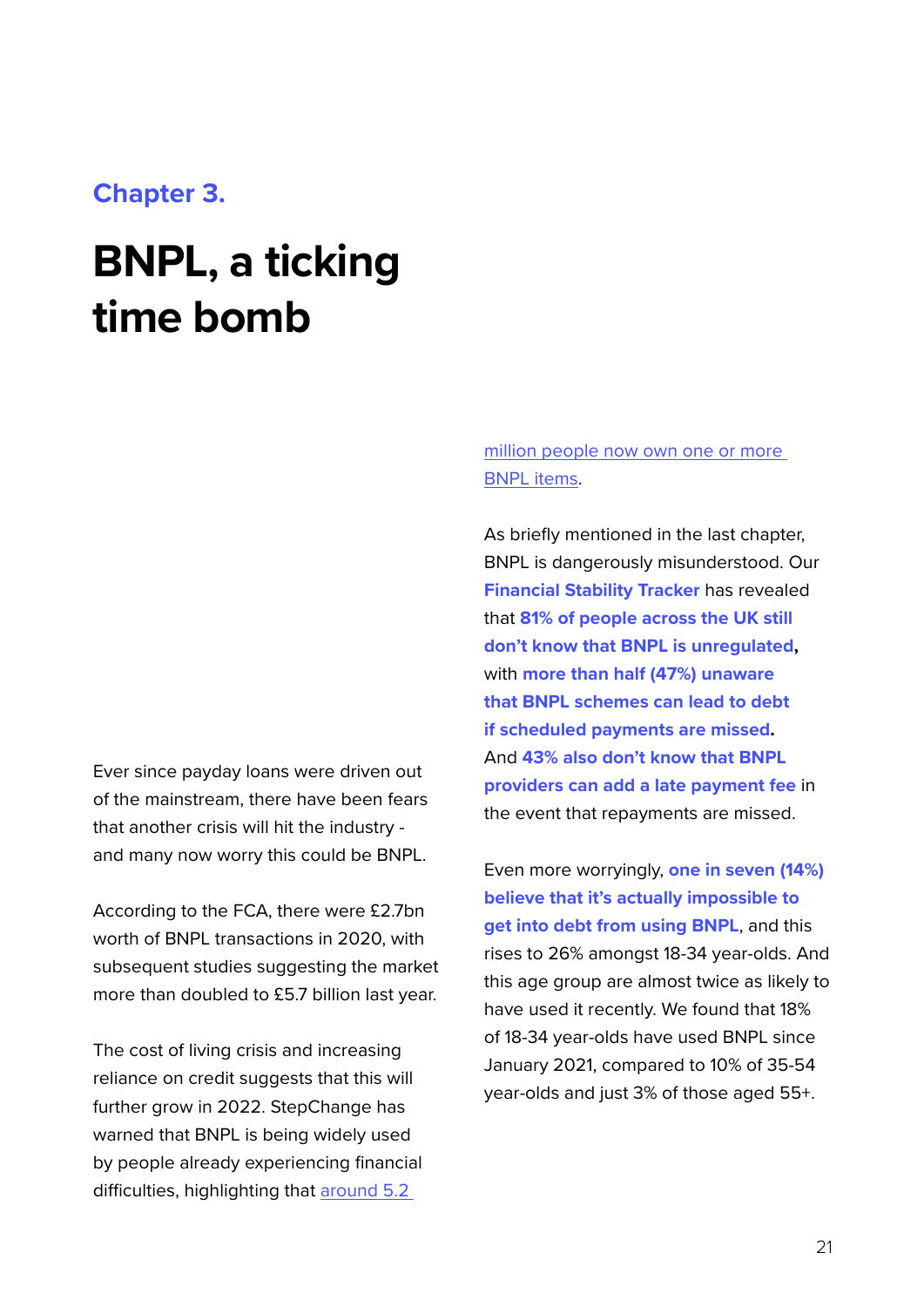

#### **Amount spent in BNPL transactions**





**81**% **43**% **don't know that BNPL is unregulated**

**47**% **don't know that BNPL schemes can lead to debt if scheduled payments are missed**

**don't know that BNPL providers can add a late payment fee if repayments are missed**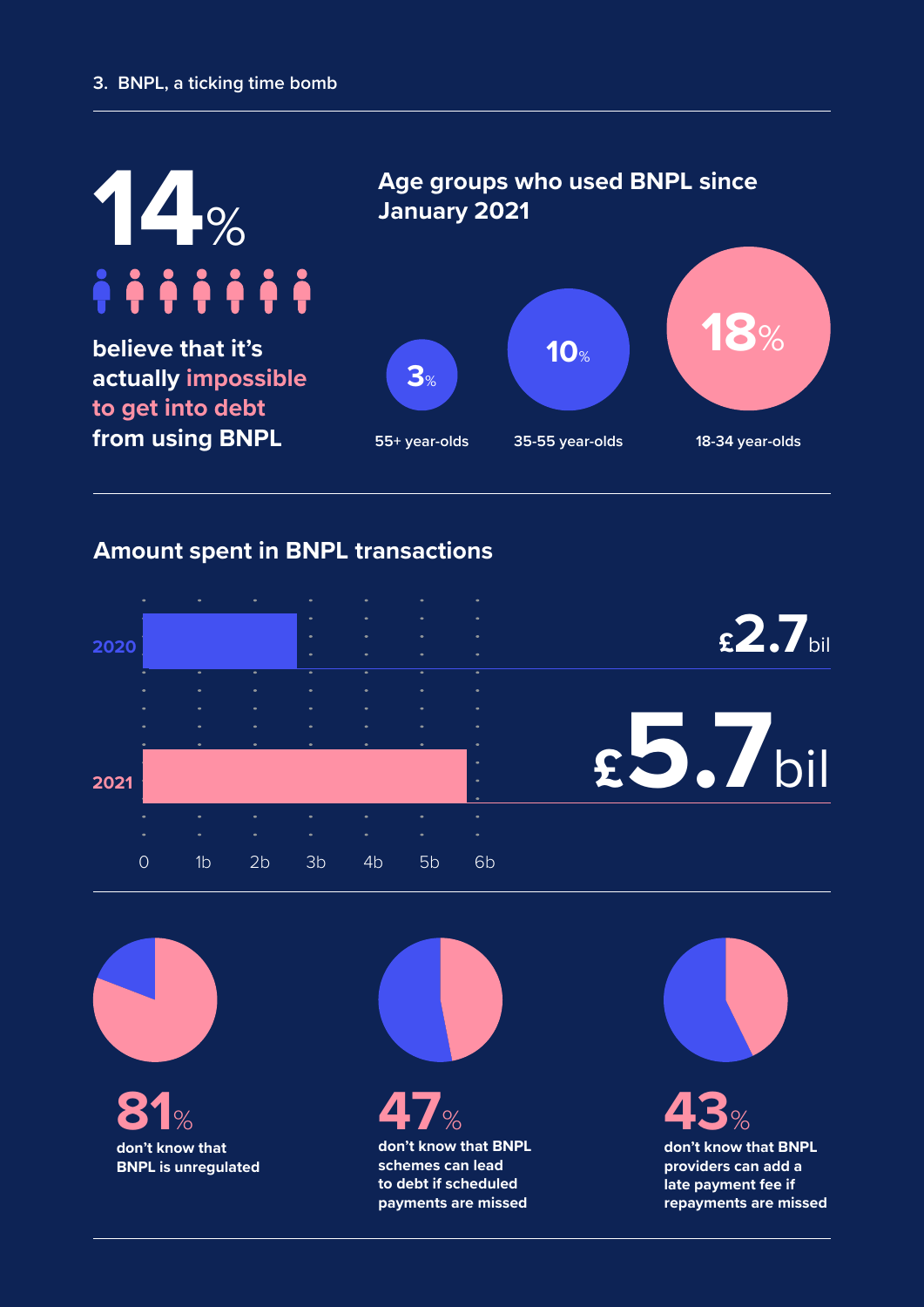## **Top 5 forms of new credit in the UK**

**Mortgage used by 6% 3. Car finance used by 3% 5. Catalogue credit used by 4% 4. Credit Cards used by 16% 1. 2. BNPL used by 10%**

The research also showed that, since January 2021, **BNPL is now the UK's second favourite form of new credit**, behind credit cards. Since January 2021, more people have used BNPL than taken out a mortgage, used car finance or secured a bank loan. This is a big concern, with the major misconceptions about BNPL meaning that millions of UK borrowers are at a real risk of hurting their credit reports and potentially falling into a damaging debt spiral.

We're also seeing the initial signs of borrower regret creeping in, with **9% of UK BNPL users saying that they wish they'd never used BNPL**. Despite this,

more than a quarter (26%) of BNPL users are using it at least once a month, which is indicative of persistent debt.

Much more needs to be done to protect consumers from the potential pitfalls of BNPL. This includes raising awareness of the issues associated with it. As things stand, the UK's borrowers are in danger of falling into another credit trap, relying on BNPL as a crutch to struggle through until payday.

One of the worst-case scenarios is that borrowers can end up receiving a knock on the door from a debt collector, but the majority of people are completely unaware that this is even a possibility. What may initially appear to be a harmless purchase before payday can quickly escalate into a problem that can hamper someone's ability to borrow in the future.

The upcoming regulation of the BNPL will provide some consumer protections, however, it's unlikely to go far enough to fully rein in what has become a huge market. Affordability checks in the BNPL sector simply aren't robust enough. BNPL providers aren't required to report repayment history to credit reference agencies, meaning other lenders won't know how much BNPL debt an applicant may have. This reduces the likelihood of responsible lending, and puts borrowers at a greater risk of falling further into debt.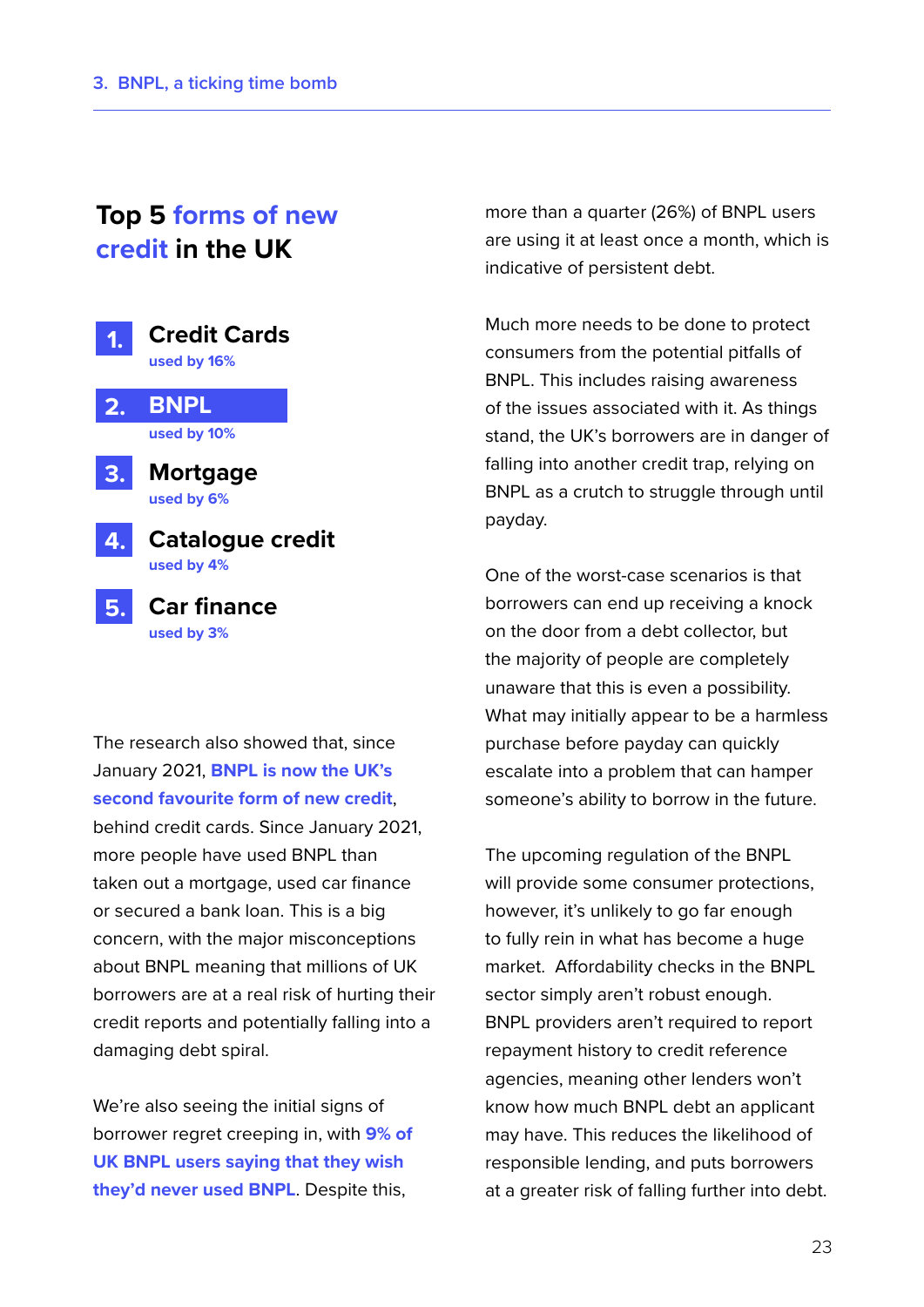## **Case study**

James uses BNPL mainly for clothes as he appreciates the flexibility of being able to try them on and return them without having to immediately pay the whole amount. He also uses BNPL for larger purchases to space out his payments. In the past he has been penalised due to missing a payment. James believes that BNPL is a positive addition to shopping and finances, as it challenges high-cost lenders who take advantage of borrowers.

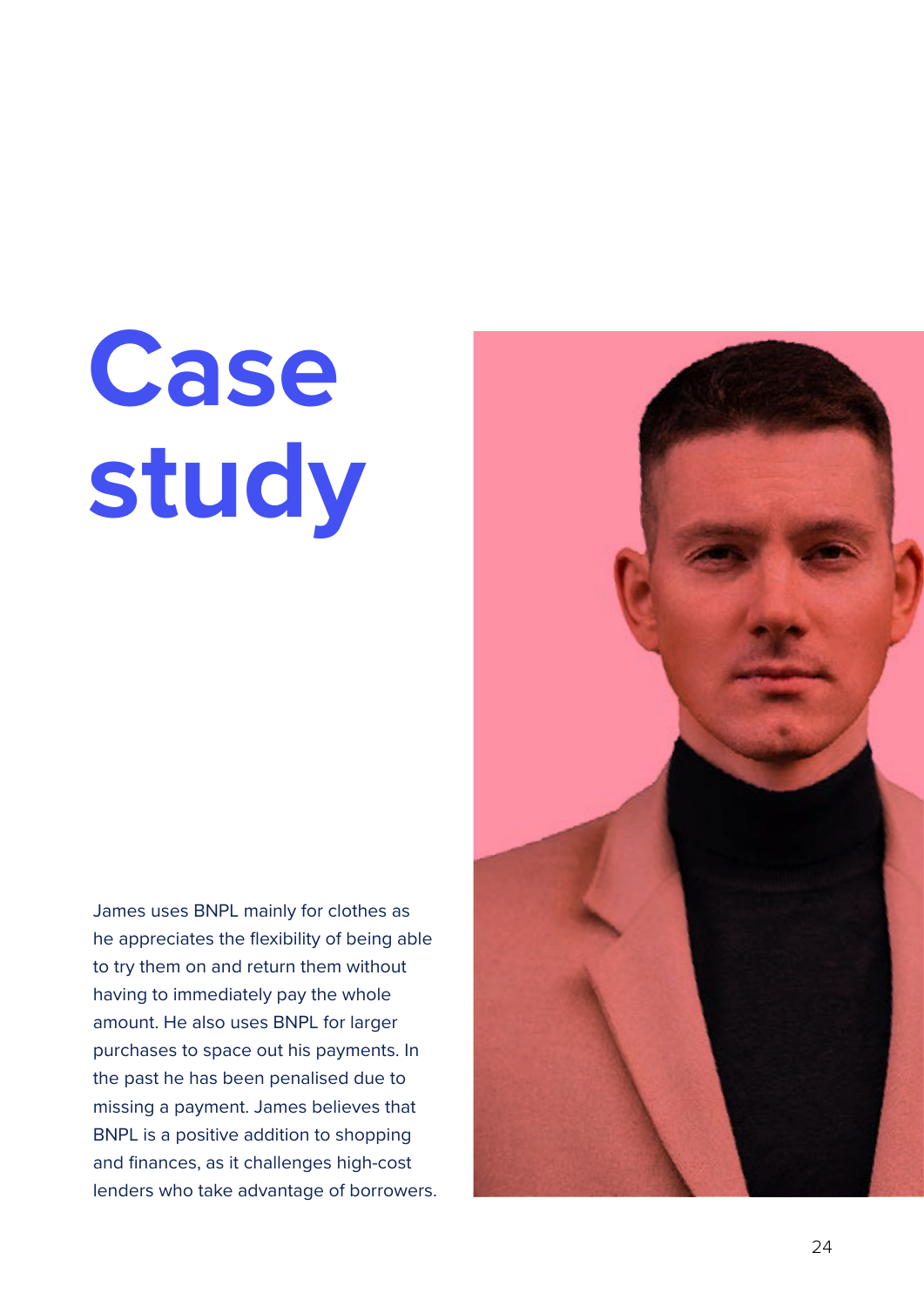**"It is unsurprising that BNPL usage has soared - simple to use and interest-free. For someone who only wants to use it a couple of times a year, it can be a great financial tool. But it becomes complicated and expensive to repay if you borrow a lot and from different lenders. So the challenge for regulators is how they can help customers by retaining the advantages of BNPL, but stopping it becoming a slippery slope into debt for many people. BNPL will start to be added to credit records from this summer - that is a key first step."**

**Sara Williams** CEO and Founder, [Debt Camel](https://debtcamel.co.uk/)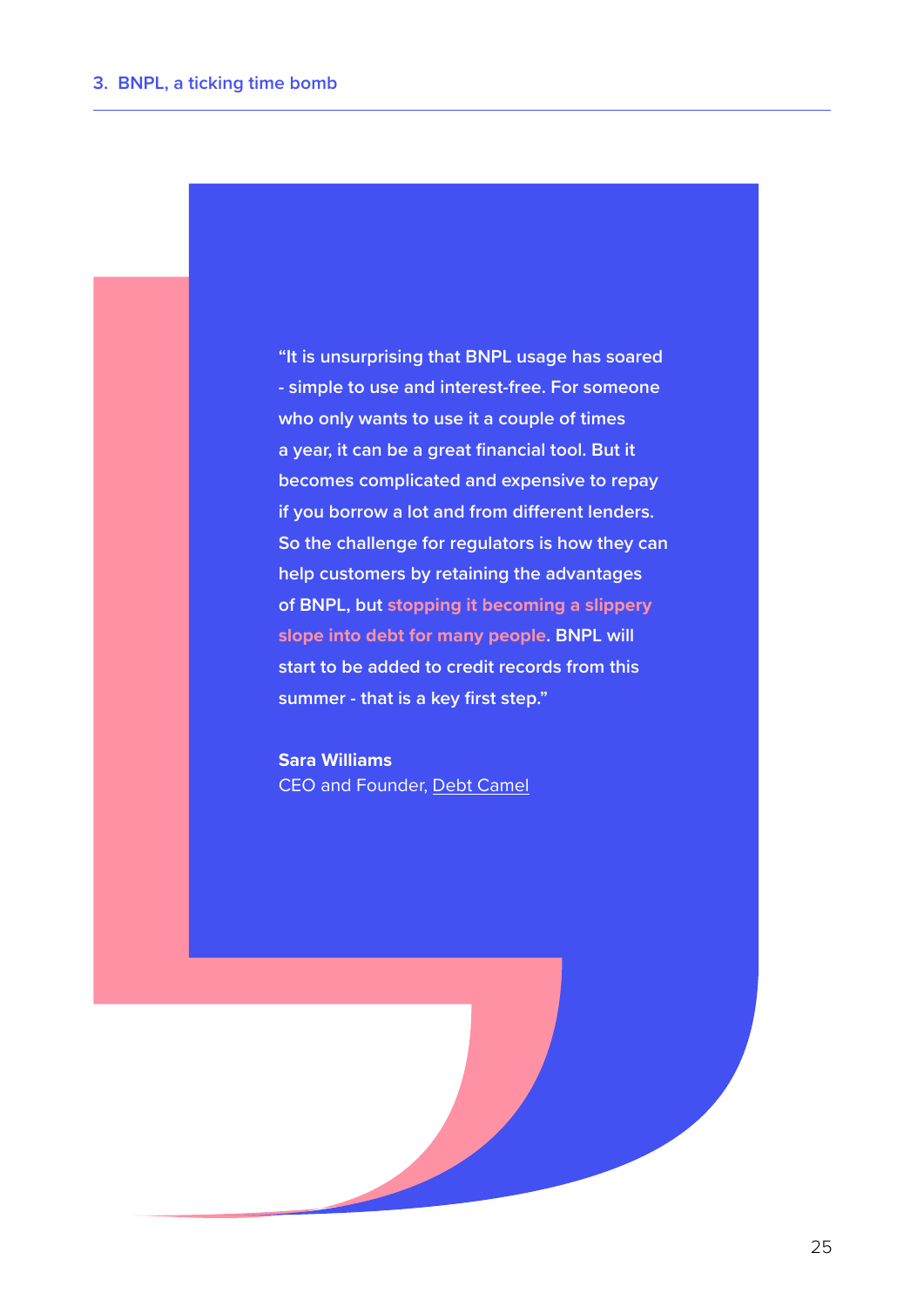### **Chapter 4.**

## **Looking to the future of lending**

It's widely accepted that there's an urgent need to appropriately regulate the BNPL market to protect consumers against the dangers of unmanageable debt.

In January 2022, the UK Treasury closed an extensive public consultation on BNPL, which paves the way for a regulated legal framework that providers will have to abide by in the future. The Treasury has made a number of welcome proposals, including the need for BNPL firms to better assess a customer's ability to pay and repay.

This is crucial to protect consumers, but

will also help to protect lenders from missed payments or future fines, and will promote responsible lending by enabling them to offer transparent options to those who can afford them.

In the aftermath of the Treasury's attention, things are slowly beginning to change. In February 2022, for example, the credit reference agency TransUnion announced that it will start including people's BNPL borrowing data on its credit reports later this year. This is a welcome step and shows the path that the rest of the industry should take ahead of regulation.

Once regulation kicks in, BNPL firms will all be required to perform the same stringent affordability and credit checks as their peers across the wider lending industry. But with no date on the horizon yet, they can still accept customers who may struggle to meet repayments. Regulation is undoubtedly needed, but the misconceptions amongst borrowers that BNPL is risk-free or isn't a form of borrowing that can lead to debt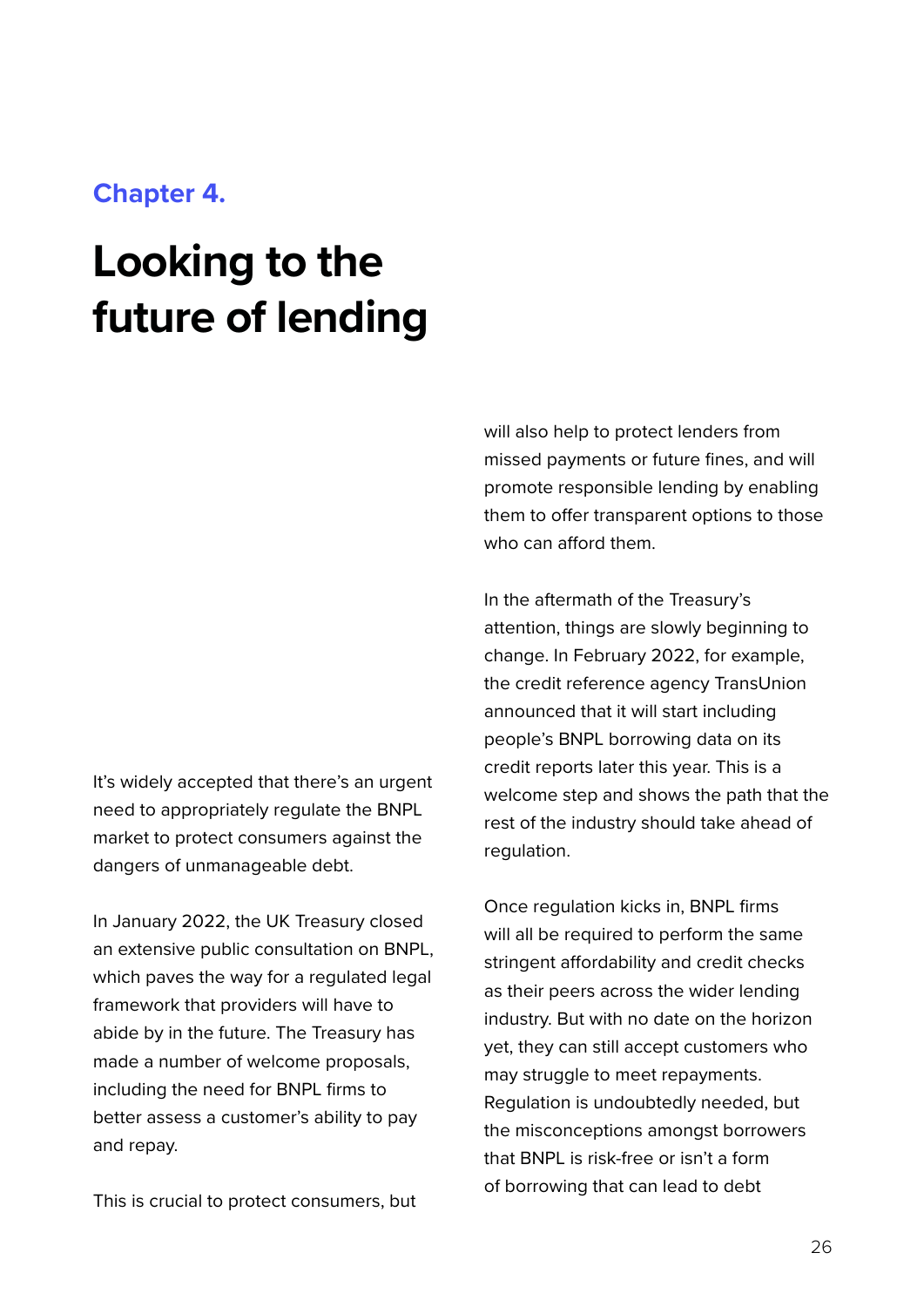are a much more expansive issue. The financial industry must support consumers to develop their knowledge and understanding. Lenders in particular must promote and participate in financial education initiatives.

There is much to be done to support borrowers and improve their financial literacy. A recent initiative introduced by the United Nations (UN) should provide some inspiration. Globally, 28 banks have now signed up to a [new project launched](https://capitalmonitor.ai/factor/social/banks-sharpen-focus-on-financial-education/)  [in December 2021 by the UN Environment](https://capitalmonitor.ai/factor/social/banks-sharpen-focus-on-financial-education/)  [Programme Finance Initiative](https://capitalmonitor.ai/factor/social/banks-sharpen-focus-on-financial-education/), which encourages the banking sector to embed, set and report on targets related to financial inclusion and financial health. Financial inclusion isn't just an issue in the developing world. LexisNexis research highlighted that more than [seven million](https://risk.lexisnexis.co.uk/insights-resources/article/financial-exclusion-in-the-uk)  [people](https://risk.lexisnexis.co.uk/insights-resources/article/financial-exclusion-in-the-uk) in the UK fall into the definition of 'financially excluded', meaning they could find it difficult to access mainstream financial products from banks. For many of them, high-cost or unregulated lenders are a slippery slope to reducing their options even further in future, pushing them towards even higher cost borrowing. With the cost of living set to further ramp up, people will continue to need more support when it comes to managing their finances. Short-term, high-cost borrowing isn't a sustainable option, especially for the UK's 12-15 million near-prime borrowers who face more expensive, and

more limited, options.

It's important that lenders also harness the latest technological developments, such as open banking, which [passed](https://www.altfi.com/article/8848_uk-reaches-milestone-of-5-million-open-banking-users#:~:text=%E2%80%9COpen%20banking%20was%20predicated%20on,the%20benefits%20of%20open%20banking.%E2%80%9D)  [the milestone of five million active users](https://www.altfi.com/article/8848_uk-reaches-milestone-of-5-million-open-banking-users#:~:text=%E2%80%9COpen%20banking%20was%20predicated%20on,the%20benefits%20of%20open%20banking.%E2%80%9D)  [earlier this year](https://www.altfi.com/article/8848_uk-reaches-milestone-of-5-million-open-banking-users#:~:text=%E2%80%9COpen%20banking%20was%20predicated%20on,the%20benefits%20of%20open%20banking.%E2%80%9D).

By providing access to alternative, realtime data sources, open banking allows lenders to responsibly extend financial products and services to near-prime borrowers and other underserved groups. They can go a step beyond traditional credit bureaus, collecting information from the multiple data sources available in the rich open banking environment to build a more real-time and holistic picture of someone's creditworthiness.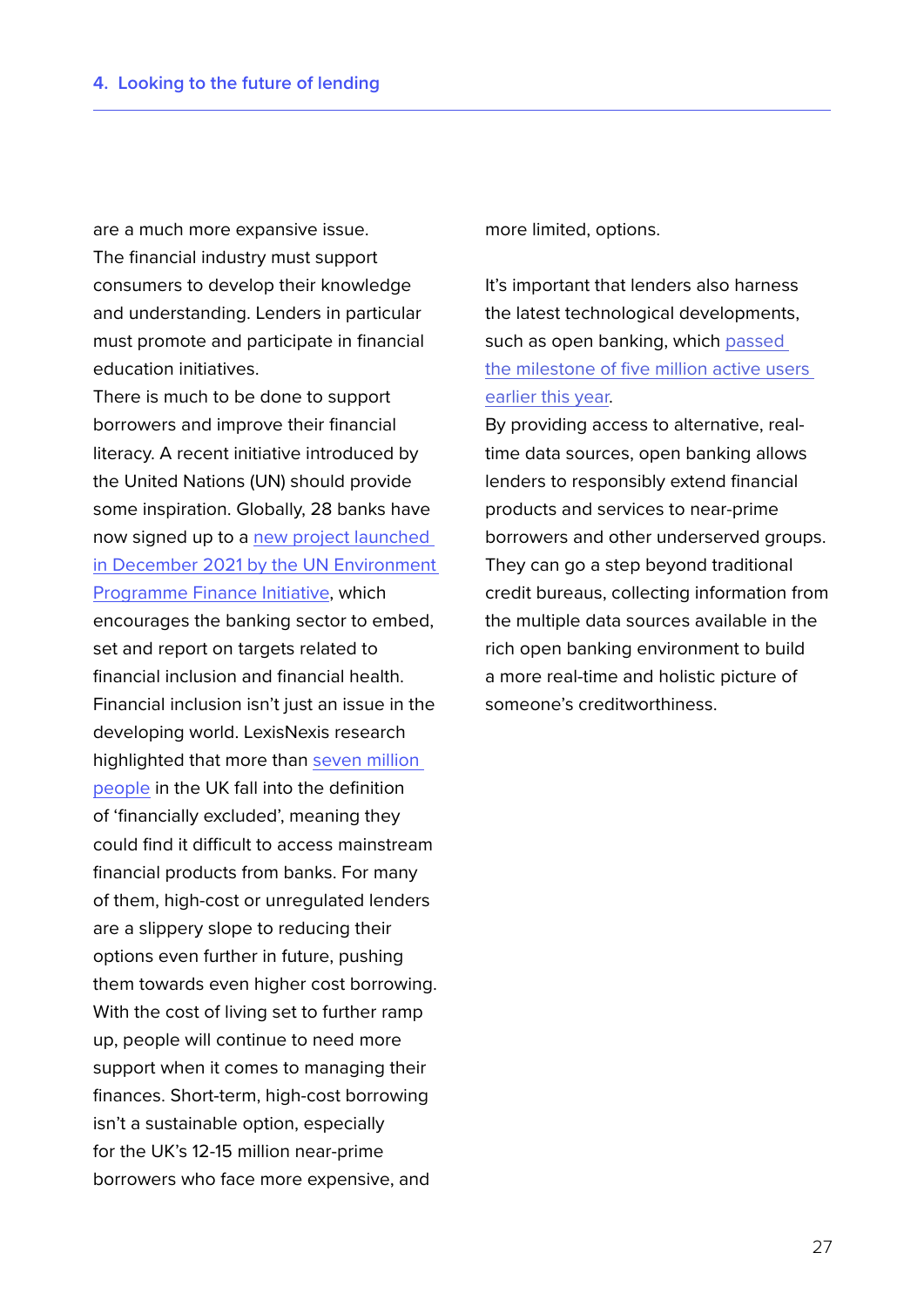## **Case study**

Neringa is a nursery teacher who wants to improve her overall credit and be able to save for a holiday. Whilst supporting her young daughter, Neringa also wants to have extra money available each month to treat herself and her daughter. To achieve this, she knows that she needs to be more in control of her finances and learn how to build her credit report.

Neringa needs more support from lenders to keep her finances on track and feel in control of her credit.

When it comes to holidays and 'fun' spending, she feels obligated to keep up with the people around her. In the past she has tried to use budgeting sheets and apps to help her save and learn about her finances, however, she ended up deleting them because she didn't believe that these techniques worked for her.

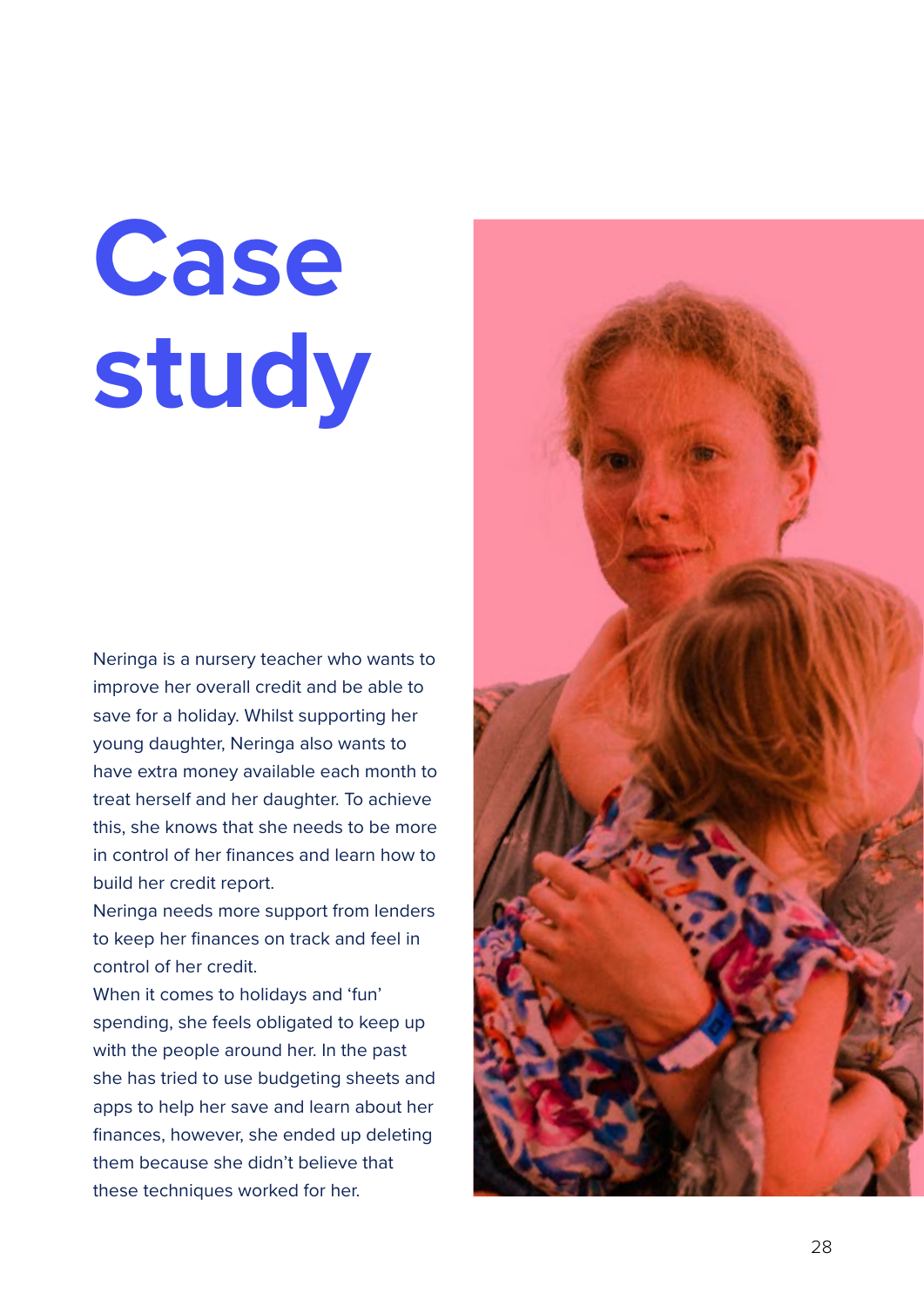**"The insights from the Financial Stability Tracker are a timely reminder that millions of families are living with the daily realities of financial exclusion, unable to access the mainstream products and services others rely on. The FCA's new Consumer Duty will raise the standards of care that people can expect from financial services providers. It also creates an opportunity for more proactive activity to foster innovation and increase the provision of products and services to excluded customers in vulnerable circumstances."**

**Tom Lake** Director of Policy and Strategy, [Fair4All Finance](https://fair4allfinance.org.uk/)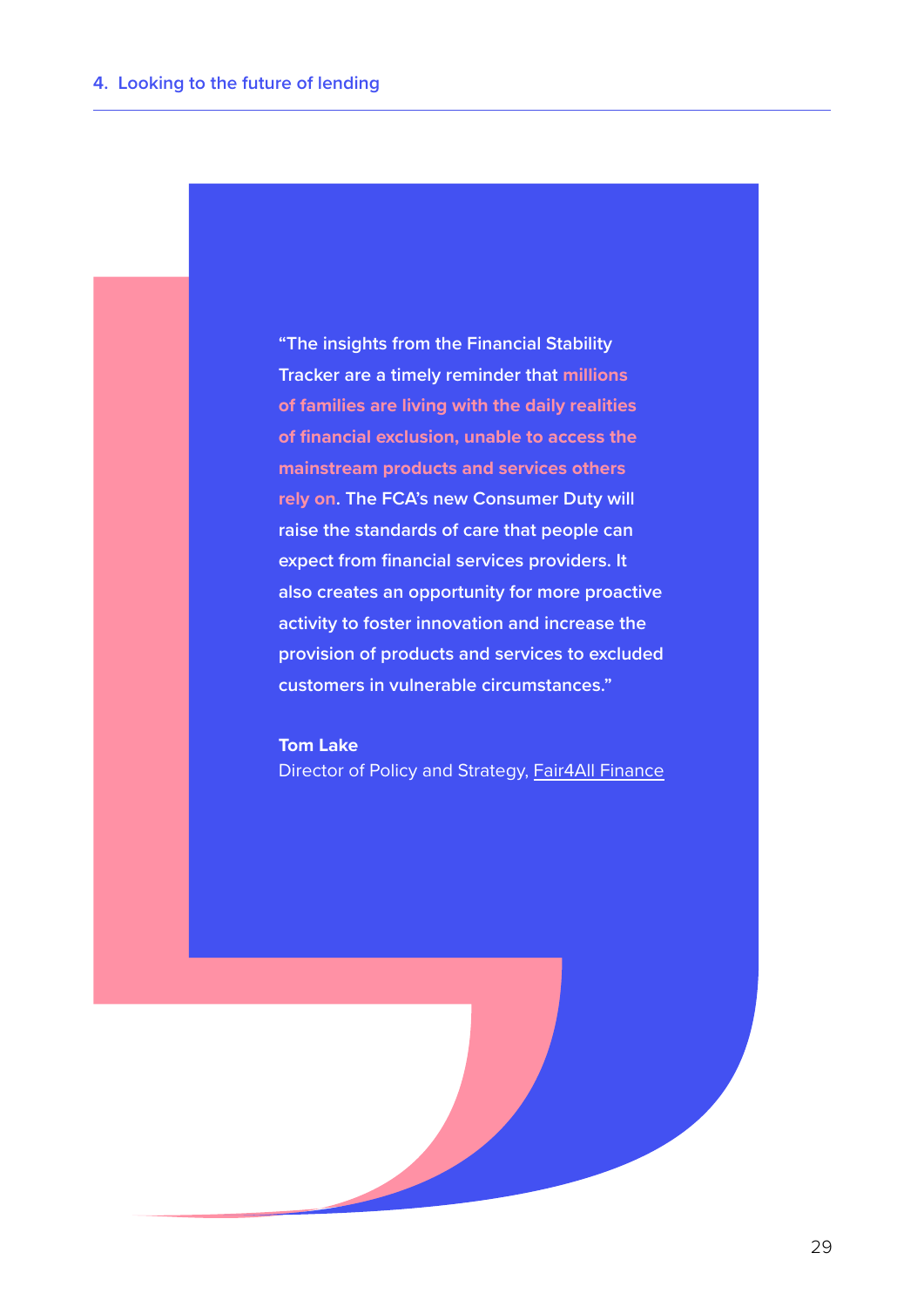**"Community finance providers like credit unions and community development financial institutions (CDFIs) have fantastic expertise in serving customers sustainably and ethically in a way that helps people to a better financial position. Helping these organisations grow and reach more customers has never been more important, however the problem is too big for just one part of the sector to solve. There's a widening gap that big retail banks and large lenders can fill by either supporting community finance providers or serving more customers in vulnerable circumstances directly. Doing that right can make a huge difference to the lives of millions of people."**

**Tom Lake** Director of Policy and Strategy, [Fair4All Finance](https://fair4allfinance.org.uk/)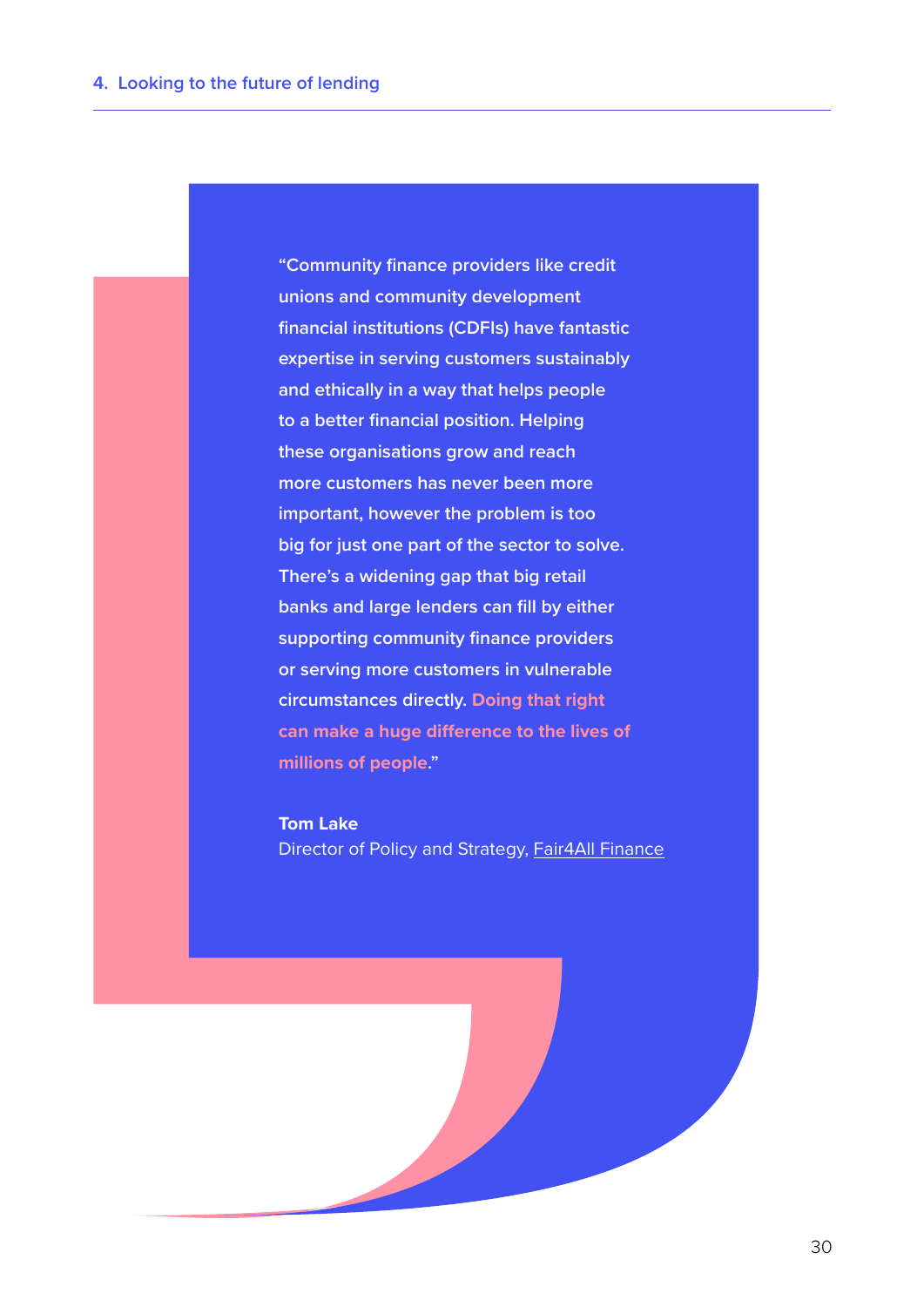### **Conclusion**

## **The UK's fintech sector offers hope**

Our **Financial Stability Tracker** paints a rather bleak picture of the nation's finances, with the proportion who claim to be 'terrified' for their financial future up by nearly 10% from last year.

There is widespread misunderstanding when it comes to BNPL and other forms of borrowing, a problem further compounded by a deep mistrust of lenders.

Lenders need to act now to reverse this trend. They need to provide their customers with transparent options, find better ways to assess affordability, and contribute to improving the nation's financial literacy.

The UK's thriving fintech sector can help. With investment in UK fintech rising from [\\$5.2bn in 2020 to \\$37.3bn in 2021](https://www.computerweekly.com/news/252513093/UK-fintech-investment-sees-sevenfold-increase-in-a-year), new solutions are being developed by the day. Fintech companies are changing how people bank and manage their transactions, which is helping to level the playing field and increase financial inclusion.

Open banking has a crucial role to play, powering solutions that can help people with little knowledge of the financial world to find products better suited to their circumstances. Lenders can draw on open banking to better assess affordability, and thanks to the interconnected datasets they can identify groups that are financially underserved and provide a roadmap to alternative solutions.

One good example is Fronted, a sociallyminded fintech that has identified lowcapital renters as a group in need of a better option when it comes to pulling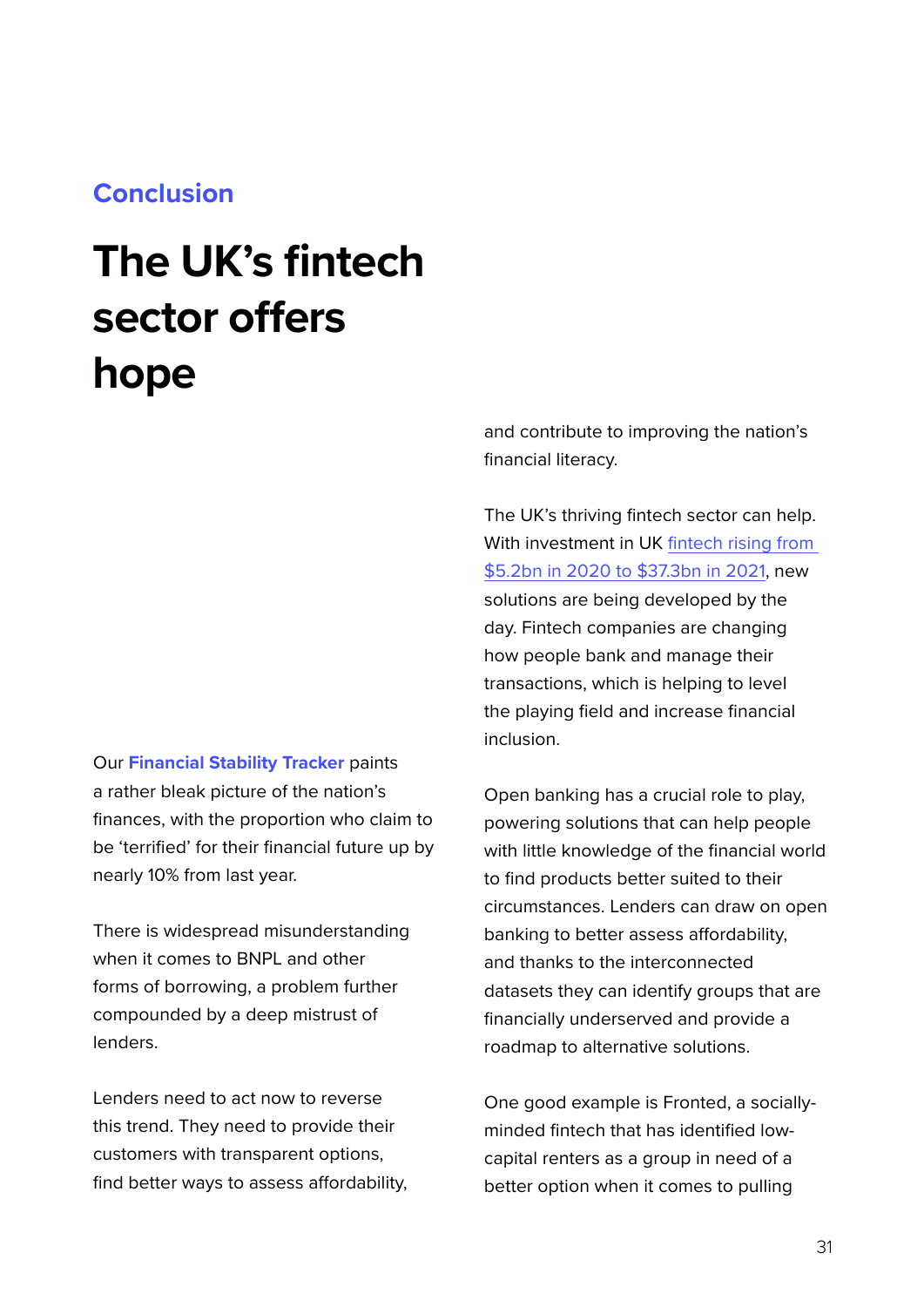together a deposit. Another is Serve and Protect Credit Union, which caters for the military and police, groups who typically have a thinner credit file and often find it hard to access affordable credit. By leveraging open banking, the credit union is offering a rewards loan programme – users can sign up and access credit at a certain interest rate, but if they show positive financial behaviour they get a rebate at the end of the term of their loan.

It's encouraging to see forward-looking lenders begin to prioritise consumer wellbeing and protection, especially as the cost of living crisis intensifies. More fintechs are also working with financial charities to understand more about the issues at play and how they can create a new generation of products and services that provide appropriate levels of support.

At Creditspring, we're keen to play our part. We've been using open banking for years to enhance our affordability assessments but we also recently launched Step, the industry's first credit builder product where the issuer takes on risk through loans borrowed. Step offers our members a small, no-interest loan in exchange for a fixed monthly fee, and – with an individual's permission – shares information on their borrowing data with credit rating agencies to help them build their credit score in a low-risk way.

We want to empower near-prime borrowers with the tools to make more informed financial decisions that contribute to better overall long-term financial health. It's our goal to help our members get improved access to mainstream, affordable credit products after using Step to improve their credit file. Because our job is done when our customers don't need us anymore.